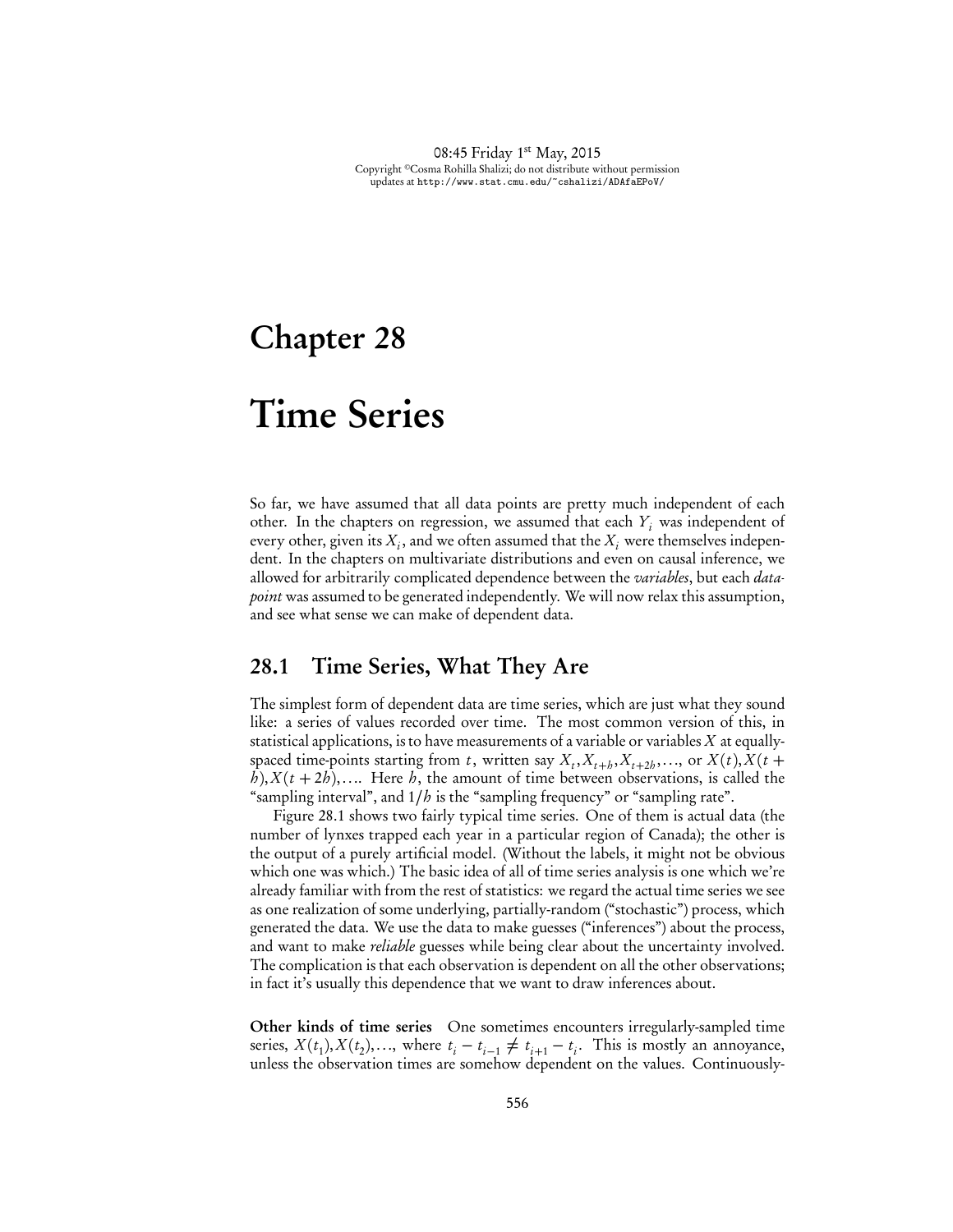

```
# plot all of the lynx series
plot(lynx)
# Plot the first part of the synthetic time series
plot(y[1:100],xlab="t",ylab=expression(y[t]),type="l")
```
FIGURE 28.1: *Left: annual number of trapped lynxes in the Mackenzie River region of Canada. Right: a toy dynamical model, simulated from Code Example 40.*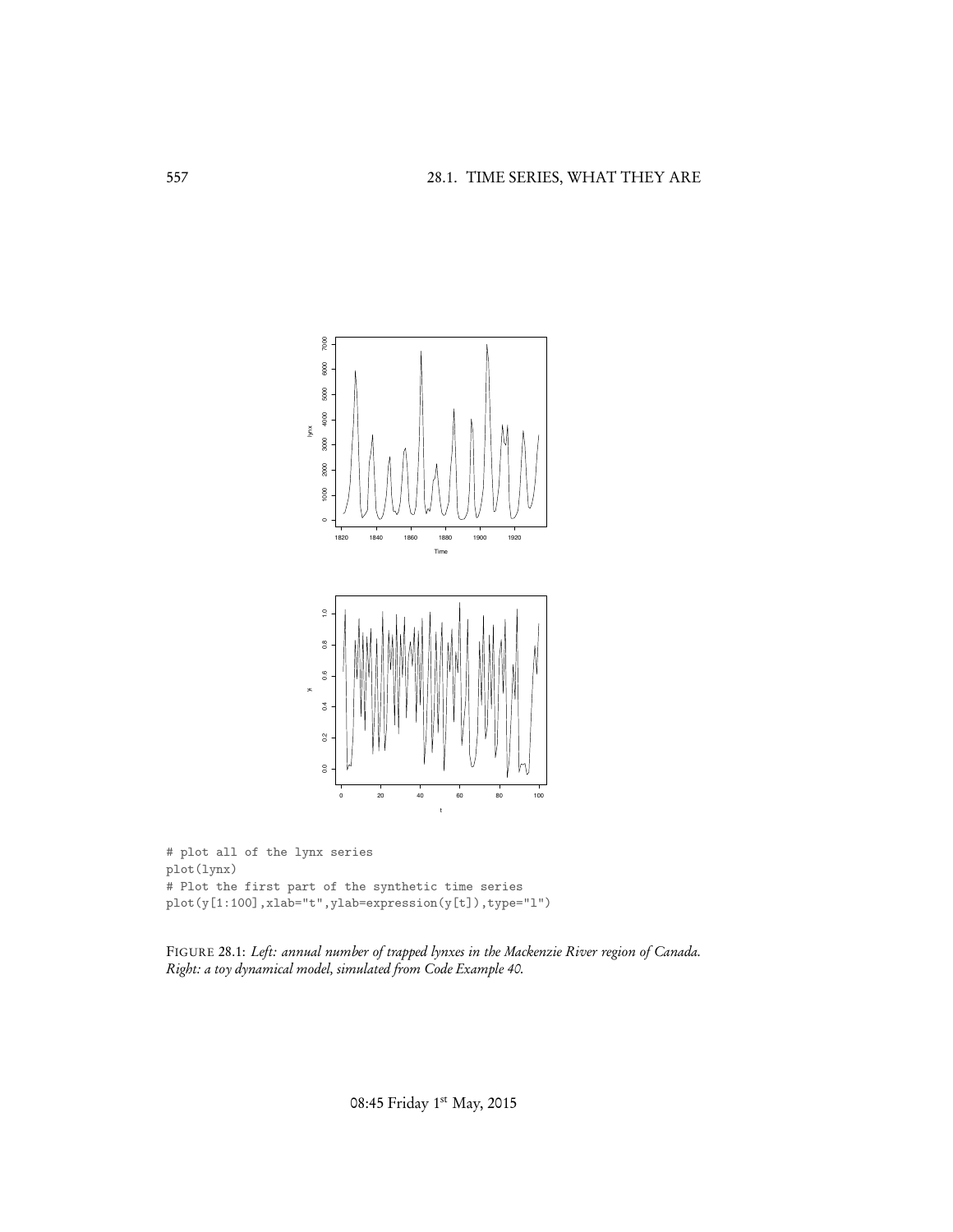```
# Synthetic data set
  # Logistic map corrupted with observational noise
logistic.map <- function(x,r=4) { r*x*(1-x) }
logistic.iteration <- function(n,x.init,r=4){
  x <- vector(length=n)
  x[1] <- x.initfor (i in 1:(n-1)) {
    x[i+1] <- logistic.map(x[i], r=r)
  }
  return(x)
}
x <- logistic.iteration(1000,x.init=runif(1))
  y <- x+rnorm(1000,mean=0,sd=0.05)
```
CODE EXAMPLE 40: *Code defining our synthetic data set. Exercise: why is this "logistic"?*

observed processes are rarer — especially now that digital sampling has replaced analog measurement in so many applications. (It is more common to model the process as evolving continuously in time, but observe it at discrete times.) We skip both of these in the interest of space.

Regular, irregular or continuous time series all record the same variable at every moment of time. An alternative is to just record the sequence of times at which some event happened; this is called a "point process". More refined data might record the time of each event and its type — a "marked point process". Point processes include very important kinds of data (e.g., earthquakes), but they need special techniques, and we'll skip them.

Notation For a regularly-sampled time series, it's convenient not to have to keep writing the actual time, but just the position in the series, as  $X_1, X_2, \ldots$ , or  $X(1), X(2), \ldots$ This leads to a useful short-hand, that  $X_i^j = (X_i, X_{i+1}, \ldots, X_{j-1}, X_j)$ , a whole block of time; some people write  $X_{i:j}$  with the same meaning.

# 28.2 Stationarity

In our old IID world, the distribution of each observation is the same as the distribution of every other data point. It would be nice to have something like this for time series. The property is called stationarity, which doesn't mean that the time series never changes, but that its *distribution* doesn't.

More precisely, a time series is strictly stationary or strongly stationary when  $X_1^k$  and  $X_1^{t+k-1}$  have the same distribution, for all *k* and *t* — the distribution of blocks of length *k* is time-invariant. Again, this doesn't mean that every block of length *k* has the same value, just that it has the same distribution of values.

If there is strong or strict stationarity, there should be weak or loose (or widesense) stationarity, and there is. All it requires is that  $E[X_1] = E[X_t]$ , and that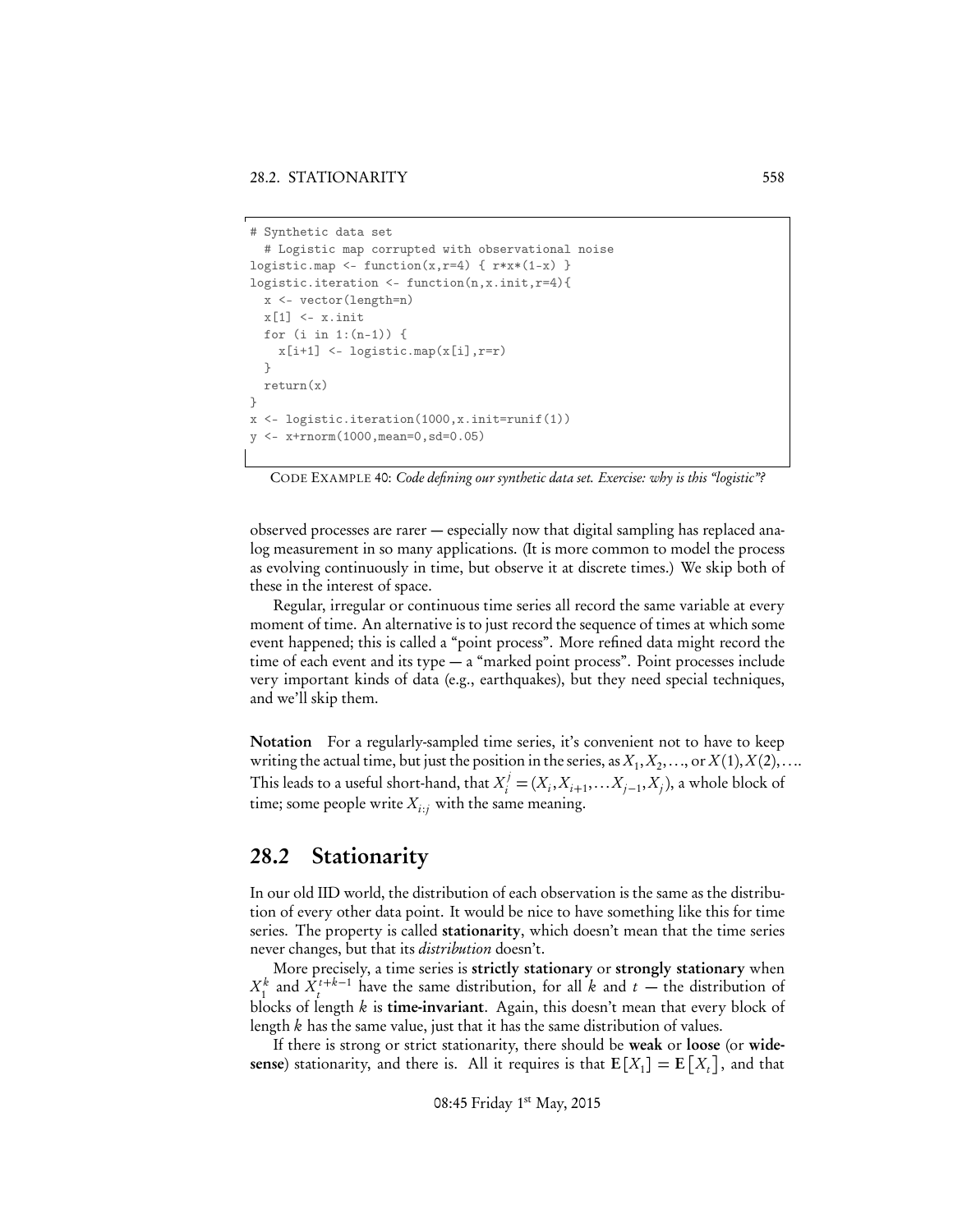$Cov\left[X_1, X_k\right] = Cov\left[X_t, X_{t+k-1}\right]$ . (Notice that it's not dealing with whole blocks of time any more, just single time-points.) Clearly (exercise!), strong stationarity implies weak stationarity, but not, in general, the other way around, hence the names. It may not surprise you to learn that strong and weak stationarity coincide when  $X_t$ is a Gaussian process, but not,in general, otherwise.

You should convince yourself that an IID sequence is strongly stationary.

#### 28.2.1 Autocorrelation

Time series are serially dependent:  $X_t$  is in general dependent on all earlier values in time, and on all later ones. Typically, however, there is decay of dependence (sometimes called **decay of correlations**):  $X_t$  and  $X_{t+h}$  become more and more nearly independent as  $h \rightarrow \infty$ . The oldest way of measuring this is the **autocovariance**,

$$
\gamma(h) = \text{Cov}\left[X_t, X_{t+h}\right] \tag{28.1}
$$

which is well-defined just when the process is weakly stationary. We could equally well use the autocorrelation,

$$
\rho(b) = \frac{\text{Cov}\left[X_t, X_{t+b}\right]}{\text{Var}\left[X_t\right]} = \frac{\gamma(b)}{\gamma(0)}\tag{28.2}
$$

again using stationarity to simplify the denominator.

As I said, for most time series  $\gamma(h) \to 0$  as *h* grows. Of course,  $\gamma(h)$  could be exactly zero while  $X_t$  and  $X_{t+h}$  are strongly dependent. Figure 28.2 shows the autocorrelation functions (ACFs) of the lynx data and the simulation model; the correlation for the latter is basically never distinguishable from zero, which doesn't accord at all with the visual impression of the series. Indeed, we can confirm that *something* is going on the series by the simple device of plotting  $X_{t+1}$  against  $X_t$  (Figure 28.3). More general measures of dependence would include looking at the Spearman rank-correlation of  $X_t$  and  $X_{t+h}$ , or quantities like mutual information.

Autocorrelation is important for four reasons, however. First, because it is the oldest measure of serial dependence, it has a "large installed base": everybody knows about it, they use it to communicate, and they'll ask you about it. Second, in the rather special case of Gaussian processes, it really does tell us everything we need to know. Third, in the somewhat less special case of linear prediction, it tells us everything we need to know. Fourth and finally, it plays an important role in a crucial theoretical result, which we'll go over next.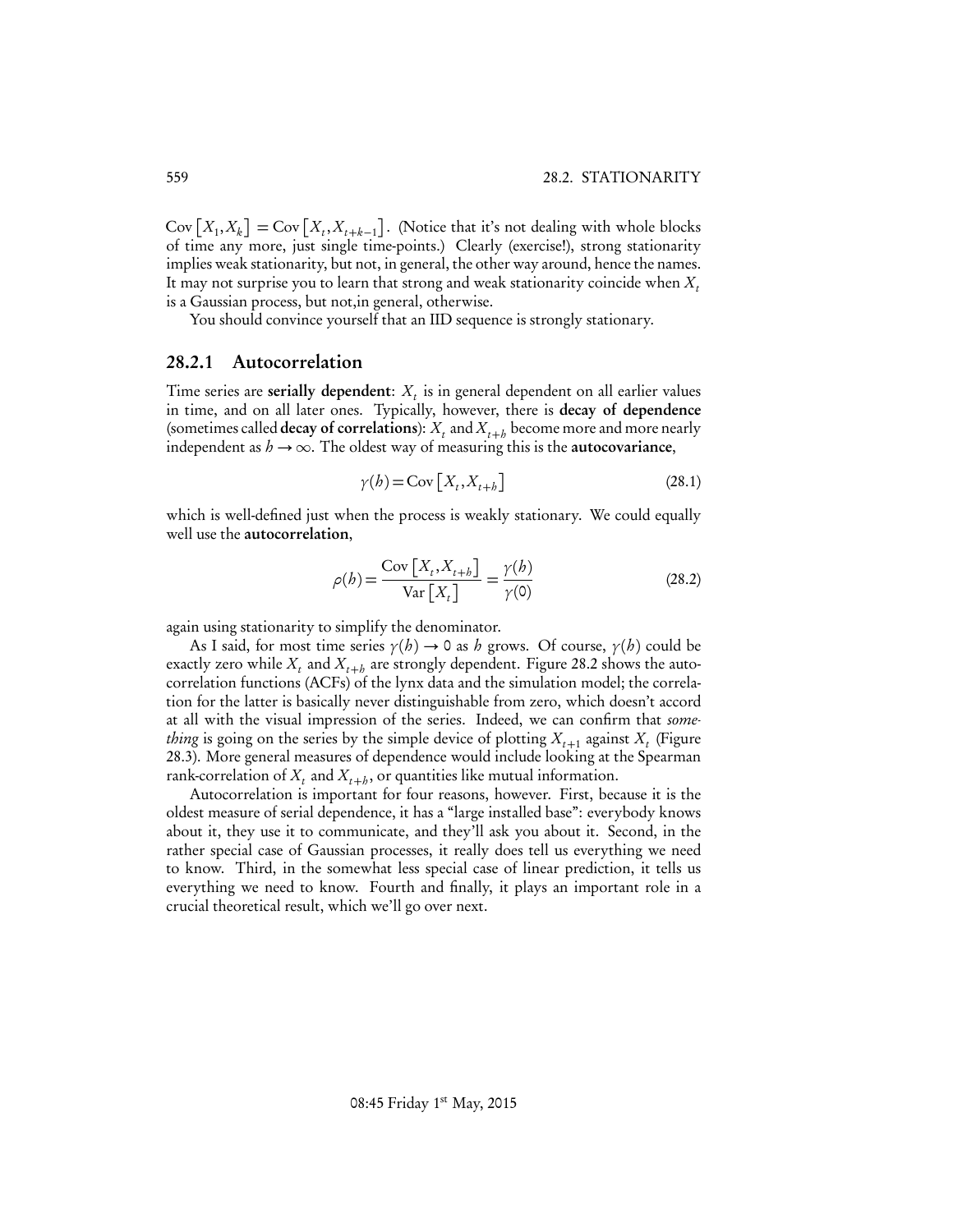

# autocorrelation functions acf(lynx) acf(y)

FIGURE 28.2: *Autocorrelation functions of the lynx data (above) and the simulation (below). The* acf *function plots the autocorrelation function as an automatic side-effect; it actually returns the actual value of the autocorrelations, which you can capture. The 95% confidence interval around zero is computed under Gaussian assumptions which shouldn't be taken too seriously, unless the sample size is quite large, but are useful as guides to the eye.*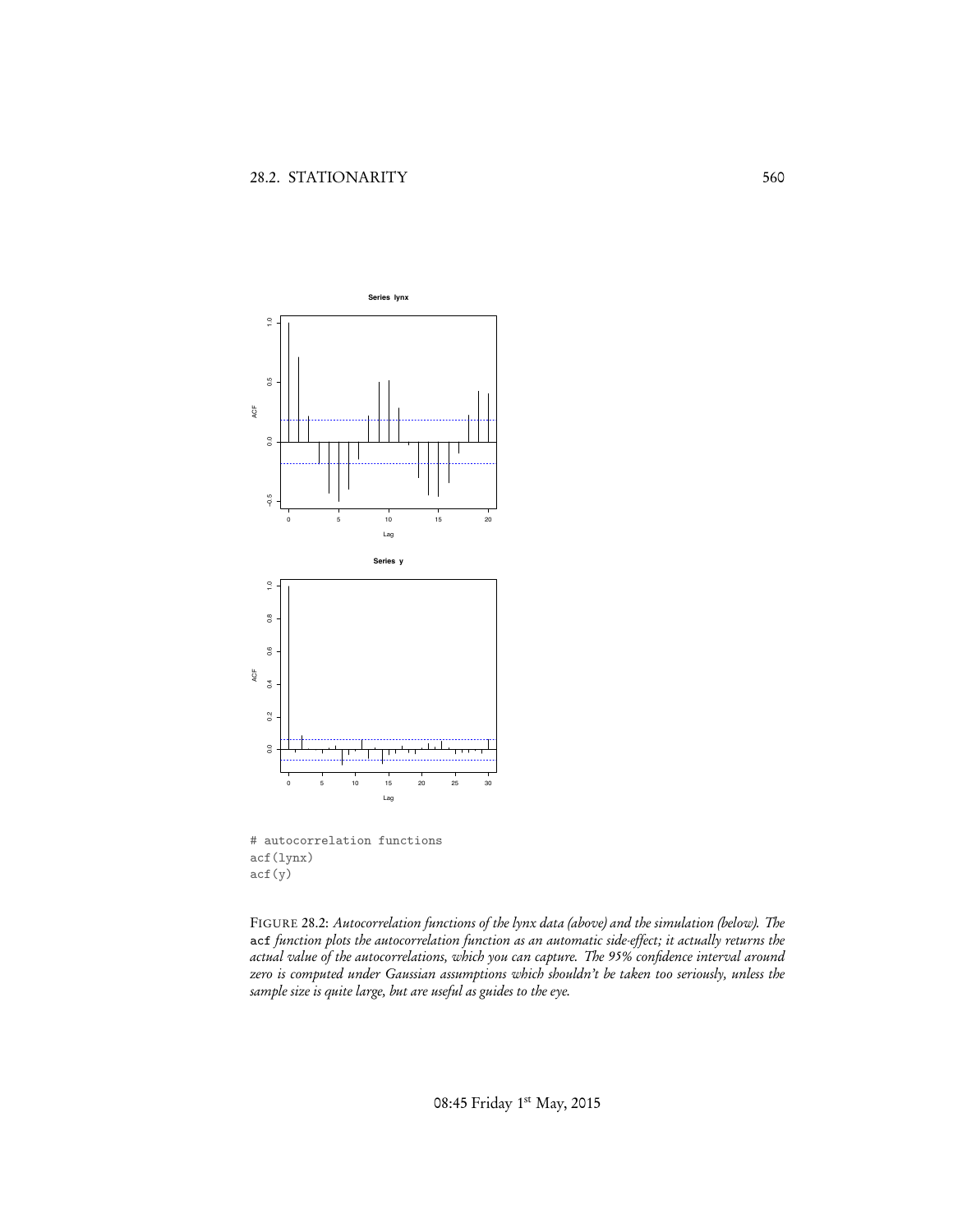

FIGURE 28.3: Plots of  $X_{t+1}$  versus  $X_t$ , for the lynx (left) and the simulation (right); see Exercise 1.<br>Note that even though the correlation between successive iterates is next to zero for the simulation, there is cl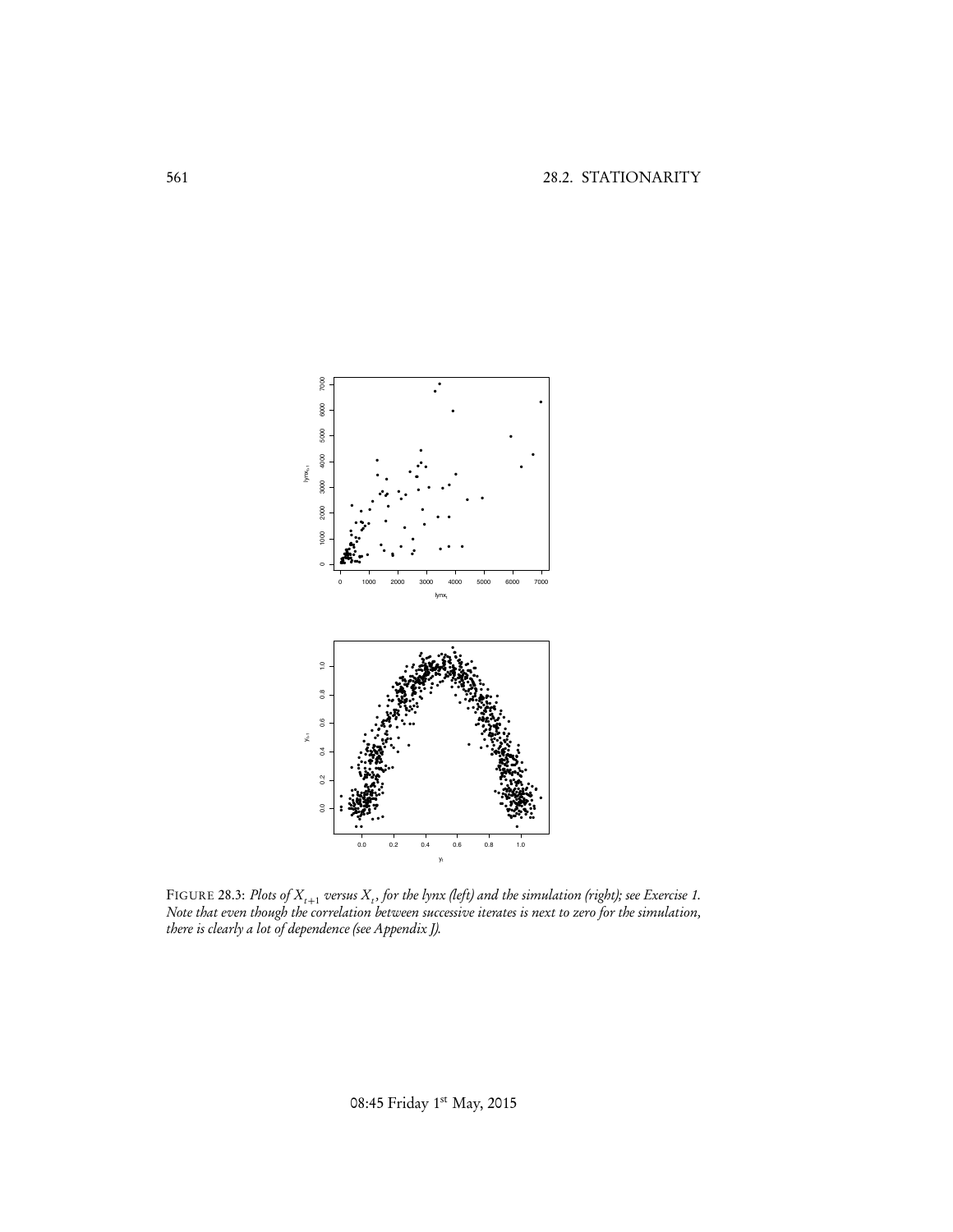## 28.2.2 The Ergodic Theorem

With IID data, the ultimate basis of all our statistical inference is the law of large numbers, which told us that

$$
\frac{1}{n}\sum_{i=1}^{n}X_{i}\rightarrow\mathbf{E}\left[X_{1}\right]
$$
\n(28.3)

For complicated historical reasons, the corresponding result for time series is called the ergodic theorem<sup>1</sup>. The most general and powerful versions of it are quite formidable, and have very subtle proofs, but there is a simple version which gives the flavor of them all, and is often useful enough.

#### 28.2.2.1 The World's Simplest Ergodic Theorem

Suppose  $X_t$  is weakly stationary, and that

$$
\sum_{b=0}^{\infty} |\gamma(b)| = \gamma(0)\tau < \infty \tag{28.4}
$$

(Remember that  $\gamma$ (0) = Var  $\left[X_t\right]$ .) The quantity  $\tau$  is called the **correlation time**, or integrated autocorrelation time.

Now consider the average of the first *n* observations,

$$
\overline{X}_n = \frac{1}{n} \sum_{t=1}^n X_t
$$
\n(28.5)

This time average is a random variable. Its expectation value is

$$
\mathbf{E}\left[\overline{X}_n\right] = \frac{1}{n} \sum_{t=1}^n \mathbf{E}\left[X_t\right] = \mathbf{E}\left[X_1\right] \tag{28.6}
$$

<sup>&</sup>lt;sup>1</sup>In the late 1800s, the physicist Ludwig Boltzmann needed a word to express the idea that if you took an isolated system at constant energy and let it run, any one trajectory, continued long enough, would be representative of the system as a whole. Being a highly-educated nineteenth century German-speaker, Boltzmann knew far too much ancient Greek, so he called this the "ergodic property", from *ergon* "energy, work" and *hodos* "way, path". The name stuck.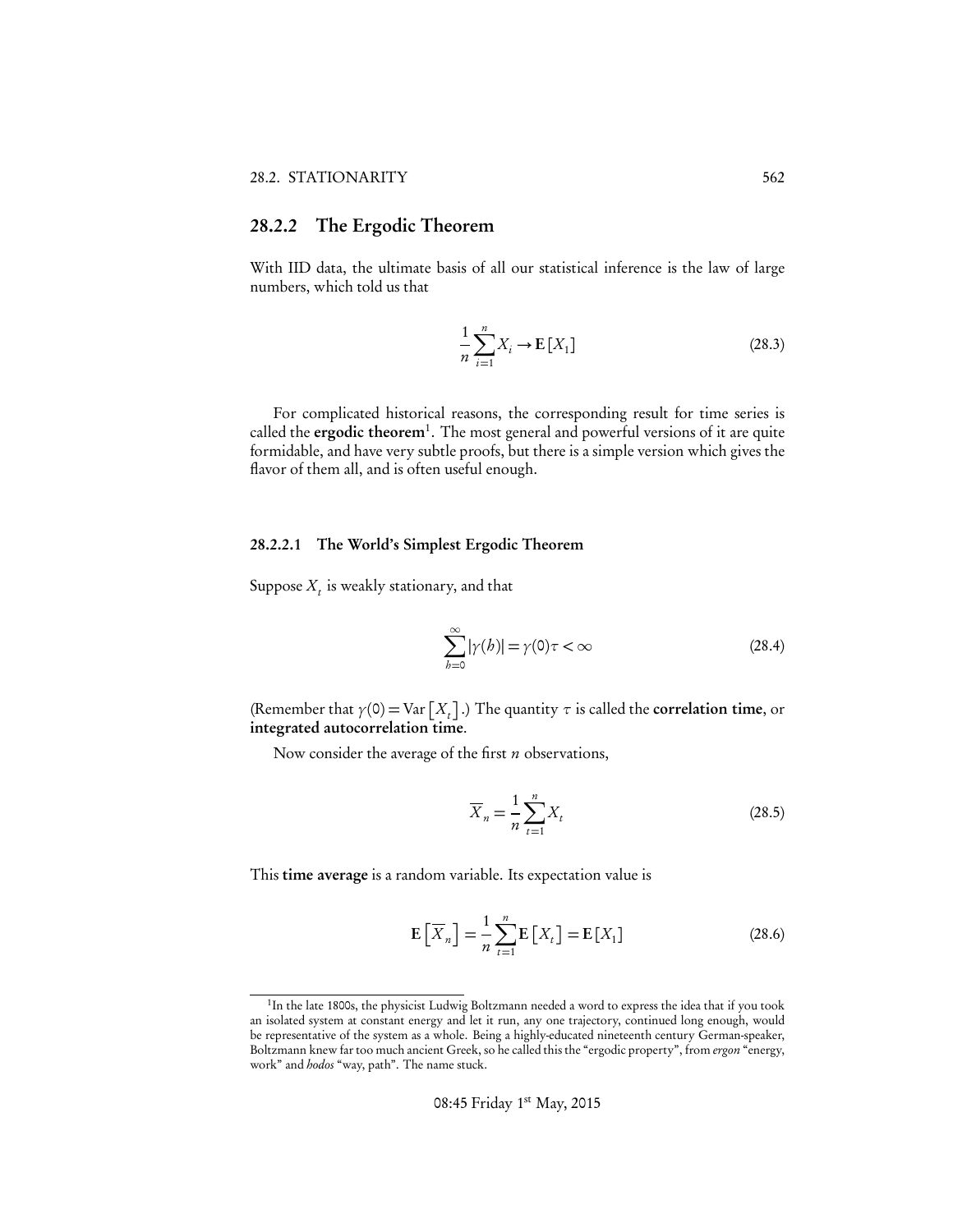because the mean is stationary. What about its variance?

$$
\operatorname{Var}\left[\overline{X}_n\right] = \operatorname{Var}\left[\frac{1}{n}\sum_{t=1}^n X_t\right] \tag{28.7}
$$

$$
= \frac{1}{n^2} \left[ \sum_{t=1}^{n} \text{Var}\left[X_t\right] + 2 \sum_{t=1}^{n} \sum_{s=t+1}^{n} \text{Cov}\left[X_t, X_s\right] \right] \tag{28.8}
$$

$$
= \frac{1}{n^2} \left[ n \text{Var}\left[X_1\right] + 2 \sum_{t=1}^n \sum_{s=t+1}^n \gamma(s-t) \right] \tag{28.9}
$$

$$
\leq \frac{1}{n^2} \left[ n\gamma(0) + 2 \sum_{t=1}^n \sum_{s=t+1}^n |\gamma(s-t)| \right] \tag{28.10}
$$

$$
\leq \frac{1}{n^2} \left[ n\gamma(0) + 2 \sum_{t=1}^n \sum_{b=1}^n |\gamma(b)| \right] \tag{28.11}
$$

$$
\leq \frac{1}{n^2} \left[ n\gamma(0) + 2 \sum_{t=1}^n \sum_{b=1}^\infty |\gamma(b)| \right] \tag{28.12}
$$

$$
= \frac{n\gamma(0)(1+2\tau)}{n^2} \tag{28.13}
$$

$$
= \frac{\gamma(0)(1+2\tau)}{n}
$$
 (28.14)

Eq. 28.9 uses stationarity again, and then Eq. 28.13 uses the assumption that the correlation  $\underline{\text{time}} \tau$  is finite.

Since  $\mathbf{E}\left[\overline{X_n}\right] = \mathbf{E}\left[X_1\right]$ , and Var  $\left[\overline{X}_n\right] \to 0$ , we have that  $\overline{X_n} \to \mathbf{E}\left[X_1\right]$ , exactly as in the IID case. ("Time averages converge on expected values.") In fact, we can say a bit more. Remember Chebyshev's inequality: for any random variable *Z*,

$$
\Pr(|Z - \mathbf{E}[Z]| > \epsilon) \le \frac{\text{Var}[Z]}{\epsilon^2} \tag{28.15}
$$

so

$$
\Pr\left(|\overline{X}_n - \mathbf{E}[X_1]| > \epsilon\right) \le \frac{\gamma(0)(1+2\tau)}{n\epsilon^2} \tag{28.16}
$$

which goes to zero as  $n$  grows for any given  $\epsilon$ .

You may wonder whether the condition that  $\sum_{b=0}^{\infty} |\gamma(b)| < \infty$  is as weak as possible. It turns out that it can in fact be weakened to just  $\lim_{n\to\infty} \frac{1}{n}$  $\frac{1}{n} \sum_{b=0}^{n} \gamma(b) = 0$ , as indeed the proof above might suggest.

#### 28.2.2.2 Rate of Convergence

If the  $X_t$  were all IID, or even just uncorrelated, we would have Var  $\left[\overline{X}_n\right] = \gamma(0)/n$ exactly. Our bound on the variance is larger by a factor of  $(1 + 2\tau)$ , which reflects the influence of the correlations. Said another way, we can more or less pretend

08:45 Friday 1st May, 2015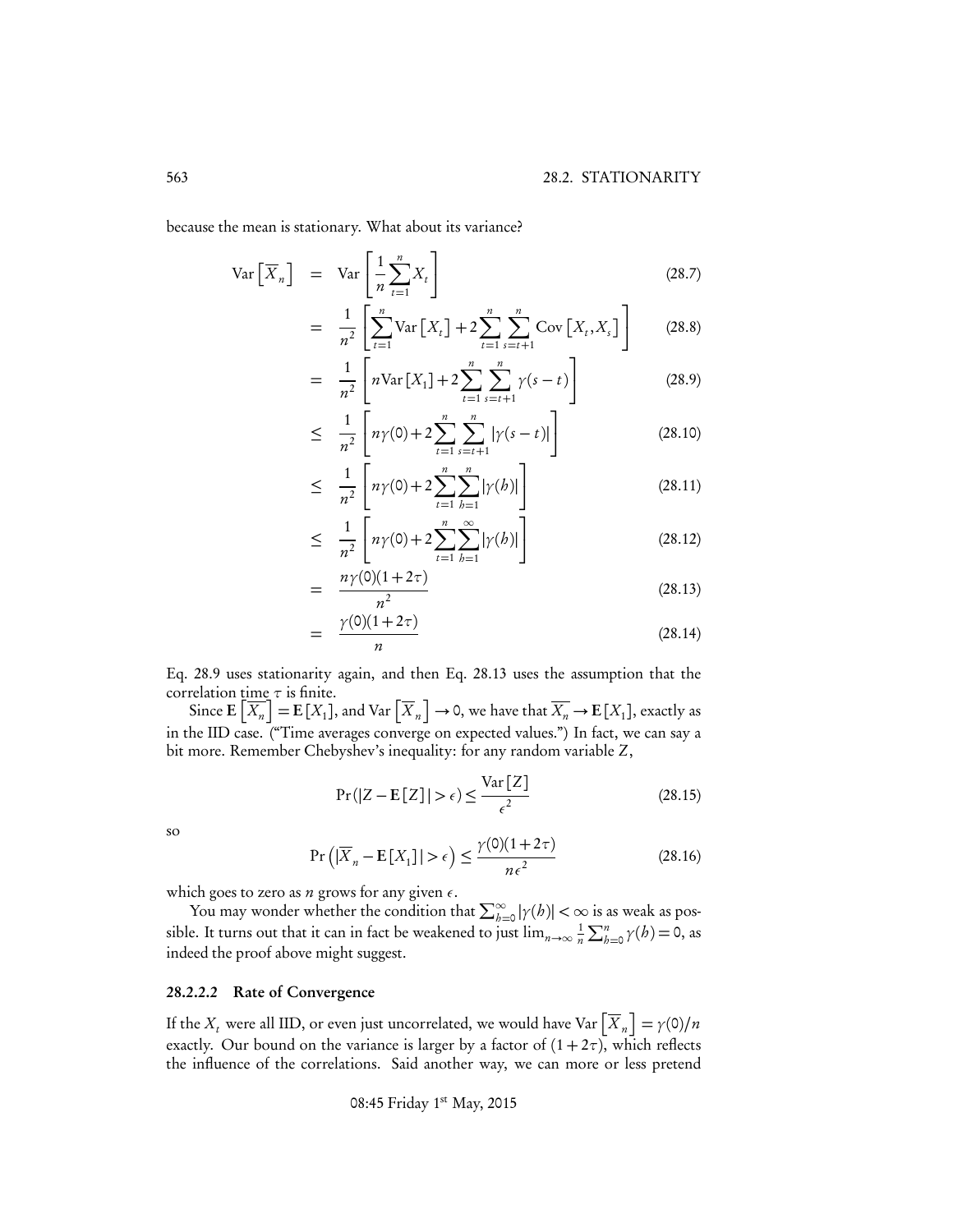that instead of having *n* correlated data points, we have  $n/(1+2\tau)$  independent data points, that  $n/(1+2\tau)$  is our effective sample size<sup>2</sup>

Generally speaking, dependence between observations reduces the effective sample size, and the stronger the dependence, the greater the reduction. (For an extreme, consider the situation where  $X_1$  is randomly drawn, but thereafter  $X_{t+1} = X_t$ .) In more complicated situations, finding the effective sample size is itself a tricky undertaking, but it's often got this general flavor.

#### 28.2.2.3 Why Ergodicity Matters

The ergodic theorem is important, because it tells us that a single long time series becomes representative of the whole data-generating process, just the same way that a large IID sample becomes representative of the whole population or distribution. We can therefore actually learn about the process from empirical data.

Strictly speaking, we have established that time-averages converge on expectations only for  $X_t$  itself, not even for  $f(X_t)$  where the function f is non-linear. It might be that  $f(X_t)$  doesn't have a finite correlation time even though  $X_t$  does, or indeed vice versa. This is annoying; we don't want to have to go through the analysis of the last section for every different function we might want to calculate.

When people say that the whole process is **ergodic**, they roughly speaking mean that

$$
\frac{1}{n}\sum_{t=1}^{n} f(X_t^{t+k-1}) \to \mathbb{E}\left[f(X_1^k)\right]
$$
\n(28.17)

for any reasonable function *f* . This is (again very roughly) equivalent to

$$
\frac{1}{n}\sum_{t=1}^{n}\Pr\left(X_{1}^{k}\in A, X_{t}^{t+l-1}\in B\right)\to\Pr\left(X_{1}^{k}\in A\right)\Pr\left(X_{1}^{l}\in B\right)
$$
\n(28.18)

which is a kind of asymptotic independence-on-average<sup>3</sup>

If our data source is ergodic, then what Eq. 28.17 tells us is that sample averages of any reasonable function are representative of expectation values, which is what we need to be in business statistically. This in turn is basically implied by stationarity.<sup>4</sup> What does this let us do?

4Again, a sketch of a less rough statement. Use *Y* again for whole trajectories. Every stationary distribution for *Y* can be written as a mixture of stationary and ergodic distributions, rather as we wrote complicated distributions as mixtures of simple Gaussians in Chapter 21. (This is called the "ergodic

<sup>&</sup>lt;sup>2</sup>Some people like to define the correlation time as, in this notation,  $1 + 2\tau$  for just this reason. <sup>3</sup>It's worth sketching a less rough statement. Instead of working with *X<sub>t</sub>*, work with the whole future trajectory  $Y_t = (X_t, X_{t+1}, X_{t+2}, \ldots)$ . Now the dynamics, the rule which moves us into the future, can be summed up in a very simple, and deterministic, operation *T*:  $Y_{t+1} = TY_t = (X_{t+1}, X_{t+2}, X_{t+3}, \ldots)$ . A set of trajectories is **invariant** if it is left unchanged by *T*: for every  $y \in A$ , there is another  $y'$  in *A* where  $Ty' = y$ . A process is **ergodic** if every invariant set either has probability 0 or probability 1. What this means is that (almost) all trajectories generated by an ergodic process belong to a single invariant set, and they all wander from every part of that set to every other part — they are metrically transitive. (Because: no smaller set with any probability is invariant.) Metric transitivity, in turn, is equivalent, assuming<br>stationarity, to  $n^{-1} \sum_{t=0}^{n-1} Pr(Y \in A, T^t Y \in B) \rightarrow Pr(Y \in A)Pr(Y \in B)$ . From metric transitivity follows Birkhoff's "individual" ergodic theorem, that  $n^{-1} \sum_{t=0}^{n-1} f(T^t Y) \rightarrow E[f(Y)]$ , with probability 1. Since a function of the trajectory can be a function of a block of length *k*, we get Eq. 28.17.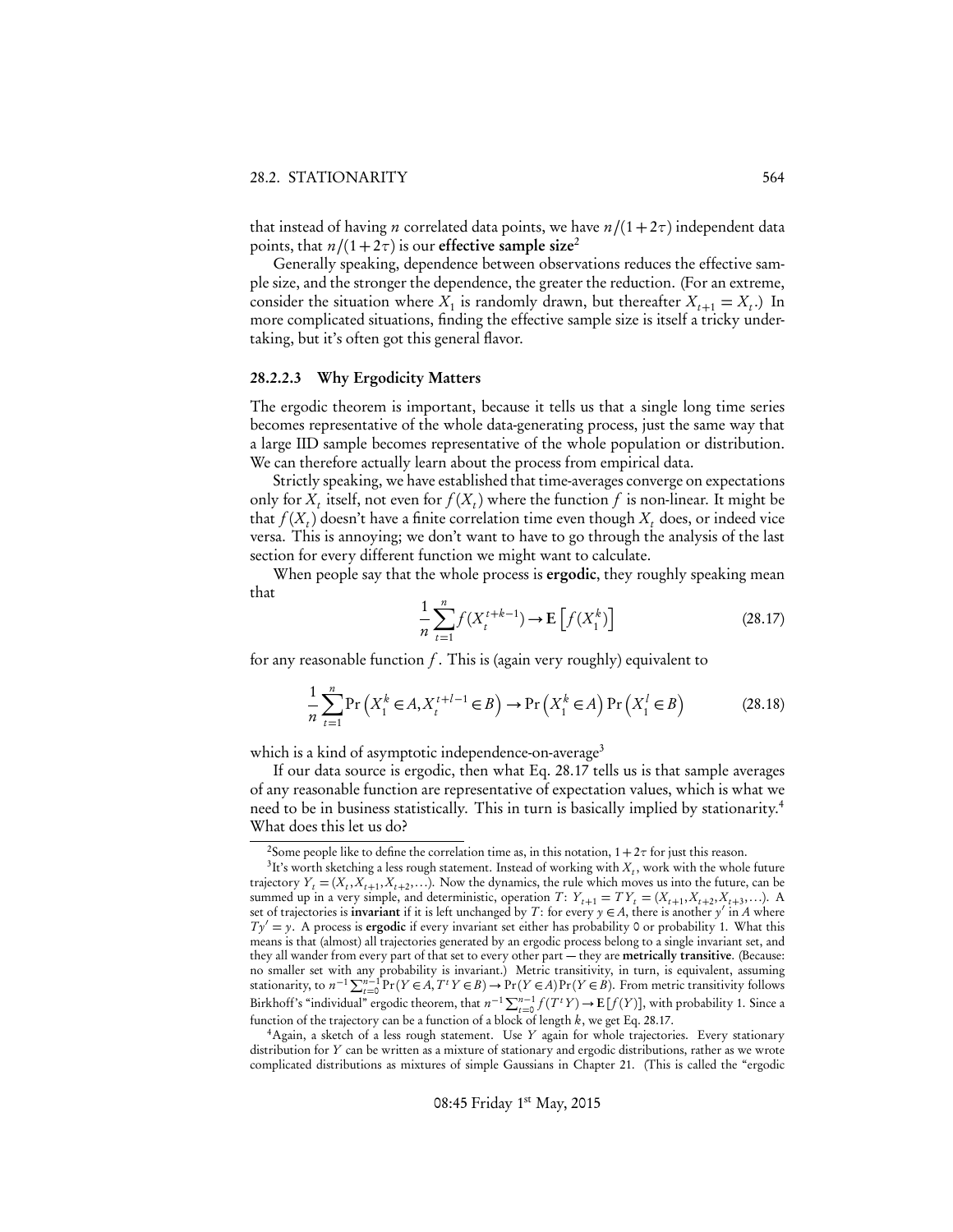# 28.3 Markov Models

For this section, we'll assume that  $X_t$  comes from a stationary, ergodic time series. So for any reasonable function *f*, the time-average of  $f(X_t)$  converges on  $E[f(X_1)]$ . Among the "reasonable" functions are the indicators, so

$$
\frac{1}{n}\sum_{t=1}^{n}1_{A}(X_{t}) \to \Pr(X_{1} \in A)
$$
\n(28.19)

Since this also applies to functions of blocks,

$$
\frac{1}{n}\sum_{t=1}^{n}1_{A,B}(X_{t},X_{t+1}) \to \Pr(X_{1} \in A, X_{2} \in B)
$$
\n(28.20)

and so on. If we can learn joint and marginal probabilities, and we remember how to divide, then we can learn conditional probabilities.

It turns out that pretty much any density estimation method which works for IID data will also work for getting the marginal and conditional distributions of time series (though, again, the effective sample size depends on how quickly dependence decays). So if we want to know  $p(x_t)$ , or  $p(x_{t+1} | x_t)$ , we can estimate it just as we learned how to do in Chapter 16. Just as in that chapter, much the same techniques apply whether *x* is discrete or continuous; for brevity, I'll speak as though *x* is continuous and  $p(x_{t+1} | x_t)$  is a conditional pdf.

Now, the conditional distribution  $p(x_{t+1} | x_t)$  always exists, and we can always estimate it. But why stop just one step back into the past? Why not look at  $p(x_{t+1} |$  $(x_t, x_{t-1})$ , or for that matter  $p(x_{t+1} | x_{t-999}^t)$ ? There are three reasons, in decreasing order of pragmatism.

- Estimating  $p(x_{t+1} | x_{t-999}^t)$  means estimating a thousand-and-one-dimensional distribution. The curse of dimensionality will crush us.
- Because of the decay of dependence, there shouldn't be much difference, much of the time, between  $p(x_{t+1} | x_{t-999}^t)$  and  $p(x_{t+1} | x_{t-998}^t)$ , etc. Even if we could go very far back into the past, it shouldn't, usually, change our predictions very much.
- Sometimes, a finite, short block of the past completely screens off the remote past.

You will remember the Markov property from your previous probability classes:

$$
X_{t+1} \perp \perp X_1^{t-1} \mid X_t \tag{28.21}
$$

decomposition" of the process.) We can think of this as first picking an ergodic process according to some fixed distribution, and then generating *Y* from that process. Time averages computed along any one trajectory thus converge according to Eq. 28.17. If we have only a single trajectory, it looks just like a stationary and ergodic process. If we have multiple trajectories from the same source, each one may be converging to a different ergodic component. It is common, and only rarely a problem, to assume that the data source is not only stationary but also ergodic.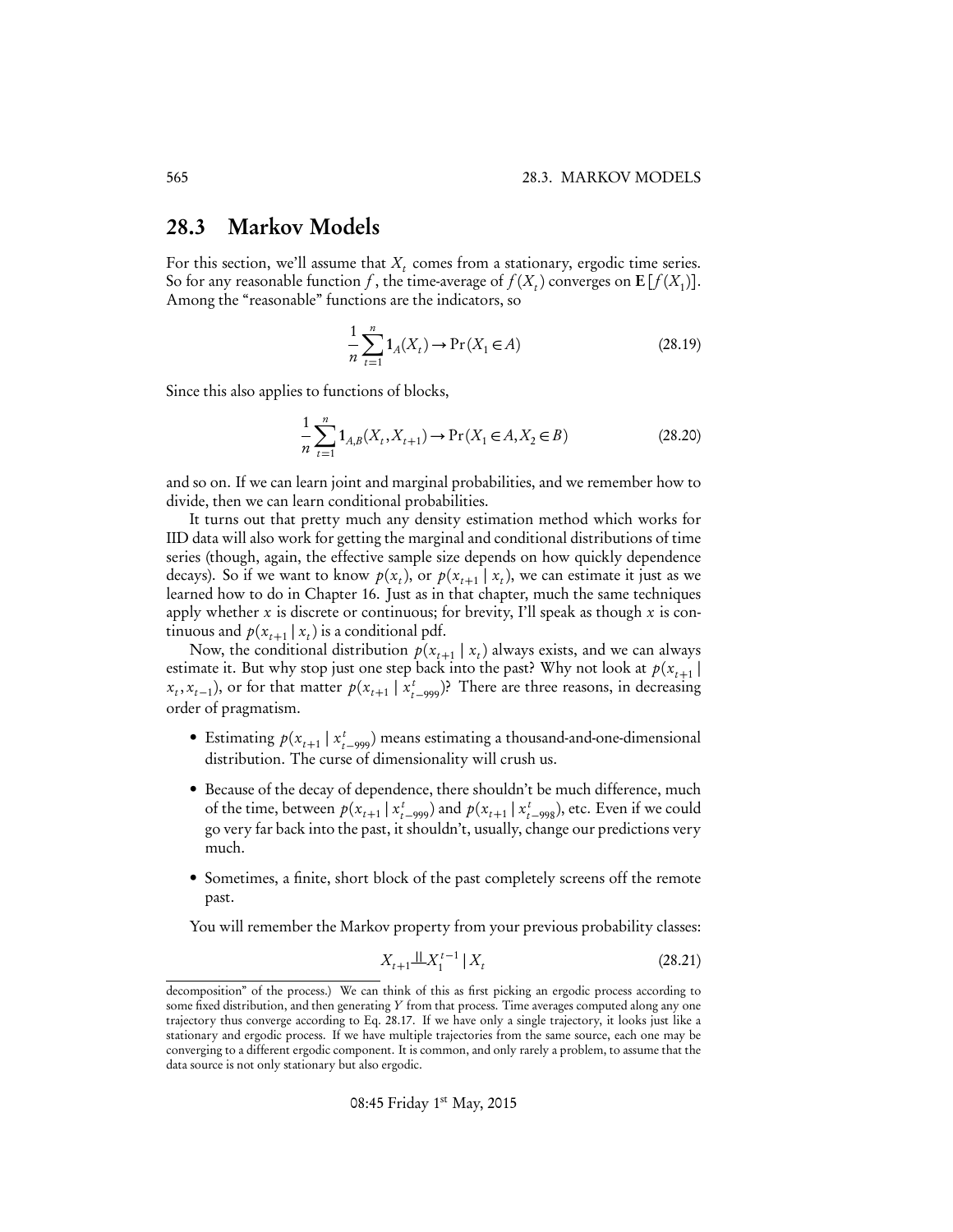When the Markov property holds, there is simply no point in looking at  $p(x_{t+1} |$  $x_t$ ,  $x_{t-1}$ ), because it's got to be just the same as  $p(x_{t+1} | x_t)$ . If the process isn't a simple Markov chain but has a higher-order Markov property,

$$
X_{t+1} \perp \perp X_1^{t-k} \mid X_{t-k+1}^t \tag{28.22}
$$

then we never have to condition on more than the last *k* steps to learn all that there is to know. The Markov property means that the current state screens off the future from the past.

It is *always* an option to model  $X_t$  as a Markov process, or a higher-order Markov process. If it isn't exactly Markov, if there's really some dependence between the past and the future even given the current state, then we're introducing some bias, but it can be small, and dominated by the reduced variance of not having to worry about higher-order dependencies.

## 28.3.1 Meaning of the Markov Property

The Markov property is a weakening of both being strictly IID and being strictly deterministic.

That being Markov is weaker than being IID is obvious: an IID sequence satisfies the Markov property, because everything is independent of everything else no matter what we condition on.

In a deterministic dynamical system, on the other hand, we have  $X_{t+1} = g(X_t)$ for some fixed function *g*. Iterating this equation, the current state  $X_t$  fixes the whole future trajectory  $X_{t+1}$ ,  $X_{t+2}$ ,.... In a Markov chain, we weaken this to  $X_{t+1}$  =  $g(X_t, U_t)$ , where the  $U_t$  are IID noise variables (which we can take to be uniform for simplicity). The current state of a Markov chain doesn't fix the exact future trajectory, but it does fix the *distribution* over trajectories.

The real meaning of the Markov property, then, is about information flow: the [[TODO: Maximum likeli- current state is the only channel through which the past can affect the future.

[[TODO: Variable length Markov chains]]

hood for Markov models]]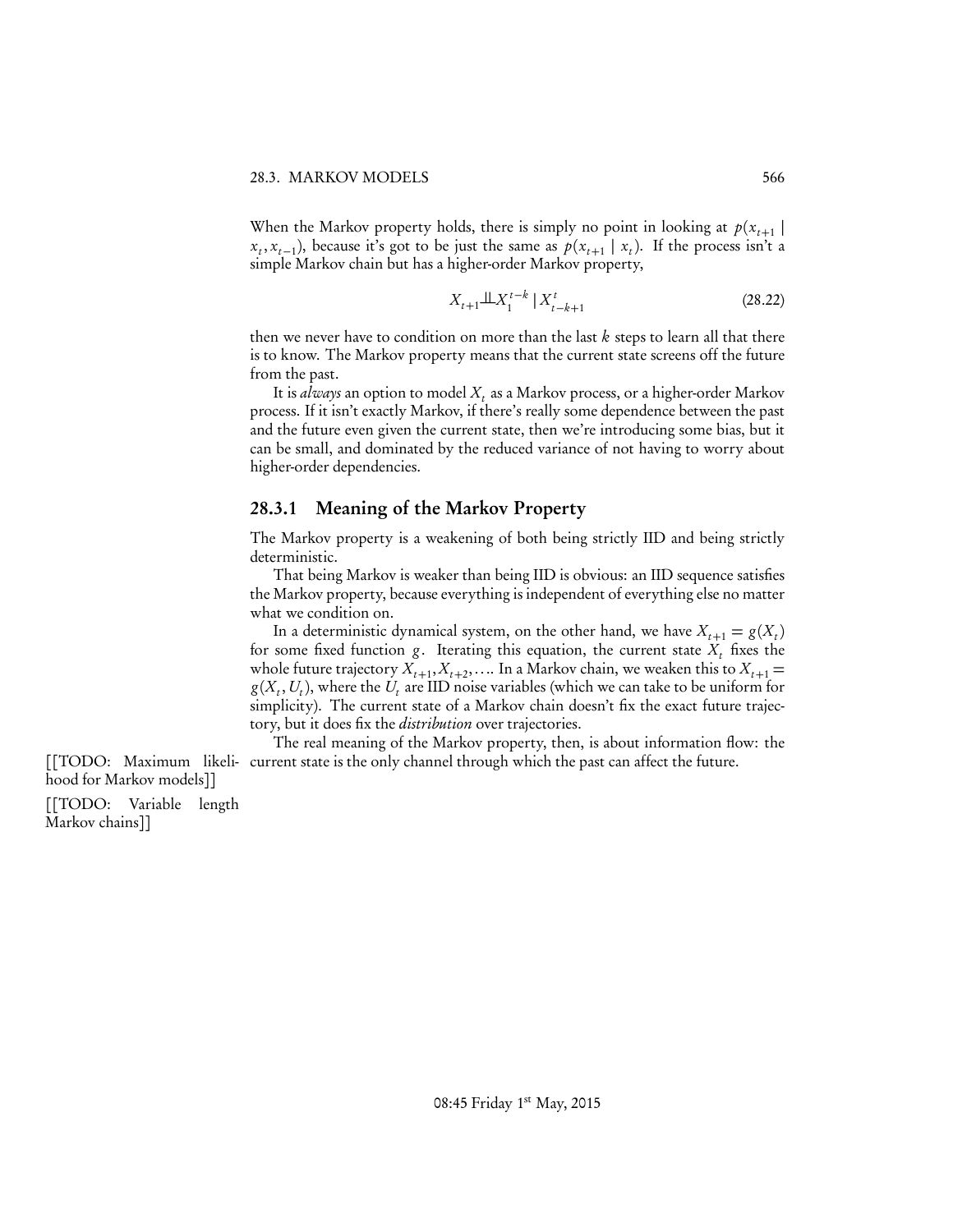| t            | x            |   |              |              |            |            |
|--------------|--------------|---|--------------|--------------|------------|------------|
| 1821         | 269          |   | lag0         | lag1         | lag2       | lag3       |
| 1822<br>1823 | 321<br>585   |   | 871          | 585          | 321        | 269        |
| 1824         | 871          |   | 1475         | 871          | 585<br>871 | 321        |
| 1825         | 1475         | ⇒ | 2821<br>3928 | 1475<br>2821 | 1475       | 585<br>871 |
| 1826<br>1827 | 2821<br>3928 |   | 5943         | 3928         | 2821       | 1475       |
| 1828         | 5943         |   | 4950         | 5943         | 3928       | 2821       |
| 1829         | 4950         |   |              |              |            |            |
|              |              |   |              |              |            |            |

FIGURE 28.4: *Turning a time series (here, the beginning of* lynx*) into a regression-suitable matrix.*

# 28.4 Autoregressive Models

Instead of trying to estimate the whole conditional distribution of  $X_t$ , we can just look at its conditional expectation. This is a regression problem, but since we are regressing  $X_t$  on earlier values of the series, it's called an **autoregression**:

$$
\mathbf{E}\left[X_t \mid X_{t-p}^{t-1} = x_1^p\right] = r(x_1^p) \tag{28.23}
$$

If we think the process is Markov of order  $p$ , then of course there is no point in conditioning on more than *p* steps of the past when doing an autoregression. But even if we don't think the process is Markov, the same reasons which inclined us towards Markov approximations also make limited-order autoregressions attractive.

Since this is a regression problem, we can employ all the tools we know for regression analysis: linear models, kernel regression, spline smoothing, additive models, etc., mixtures of regressions, etc. Since we are regressing  $X_t$  on earlier values from the same series, it is useful to have tools for turning a time series into a regression-style design matrix (as in Figure 28.4); see Code Example 41.

Suppose  $p = 1$ . Then we essentially want to draw regression curves through plots like those in Figure 28.3. Figure 28.5 shows an example for the artificial series.

#### 28.4.1 Autoregressions with Covariates

Nothing keeps us from adding a variable other than the past of  $X_t$  to the regression:

$$
\mathbf{E}\left[X_{t+1} \,|\, X_{t-k+1}^t, Z\right] \tag{28.24}
$$

or even another time series:

$$
\mathbf{E}\left[X_{t+1} \,|\, X_{t-k+1}^t, Z_{t-l+1}^t\right] \tag{28.25}
$$

These are perfectly well-defined conditional expectations, and quite estimable in principle. Of course, adding more variables to a regression means having to estimate more, so again the curse of dimensionality comes up, but our methods are very much the same as in the basic regression analyses.

08:45 Friday 1st May, 2015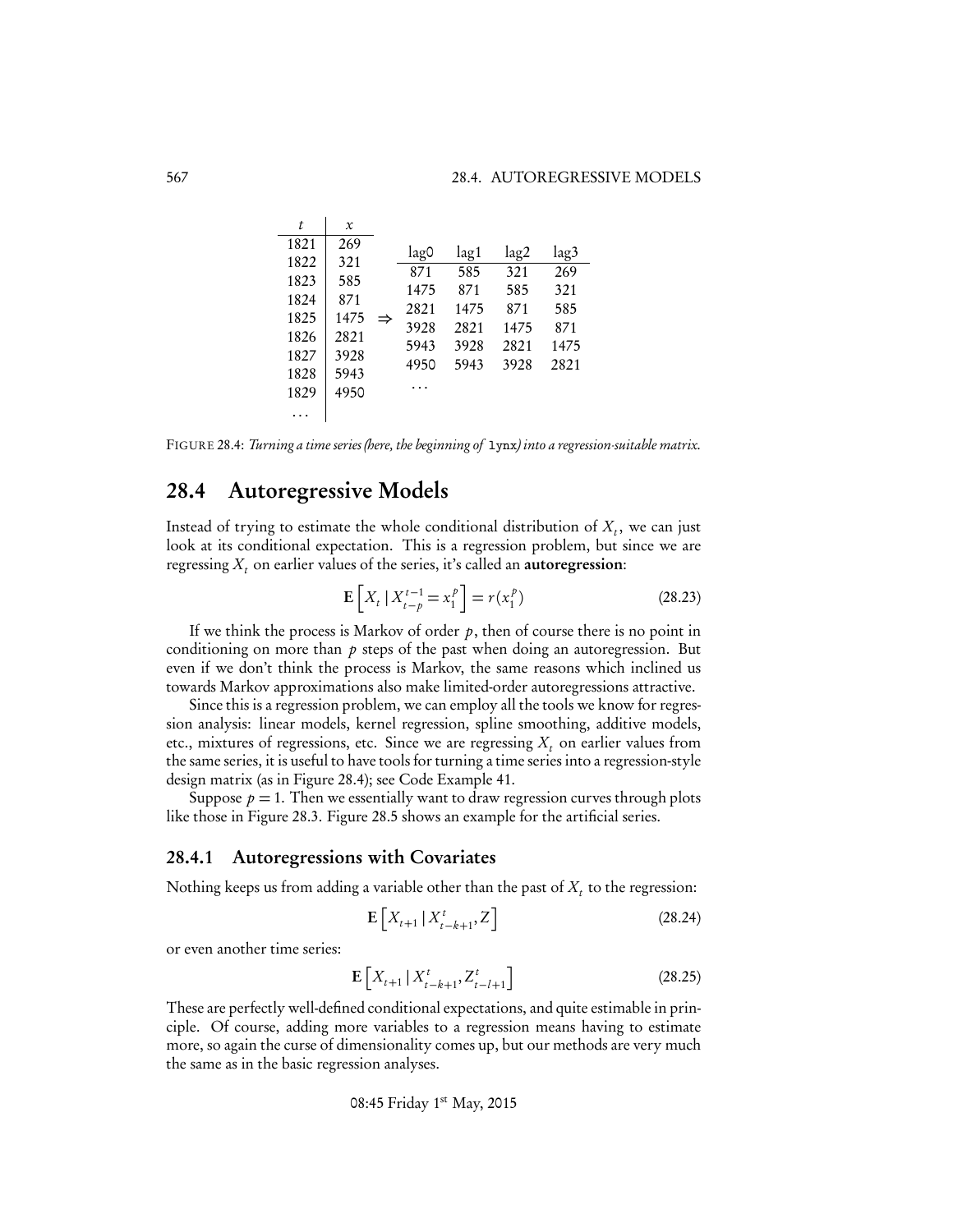```
# Convert a time series into a data frame of lagged values
# Input: a time series, maximum lag to use, whether older values go on the right
  # or the left
# Output: a data frame with (order+1) columns, named lag0, lag1, ... , and
  # length(ts)-order rows
# Included here to create the next plot --- but will appear "publicly"
# below
design.matrix.from.ts <- function(ts,order,right.older=TRUE) {
 n <- length(ts)
  x \leftarrow ts[(order+1):n]for (lag in 1:order) {
   if (right.older) {
     x <- cbind(x,ts[(order+1-lag):(n-lag)])
    } else {
      x \leftarrow \text{cbind(ts}[(\text{order+1-lag}) : (n-lag)], x)}
  }
  lag.names <- c("lag0",paste("lag",1:order,sep=""))
  if (right.older) {
   colnames(x) <- lag.names
  } else {
   colnames(x) <- rev(lag.names)
  }
  return(as.data.frame(x))
}
```
CODE EXAMPLE 41: *Example code for turning a time series into a design matrix, suitable for regression.*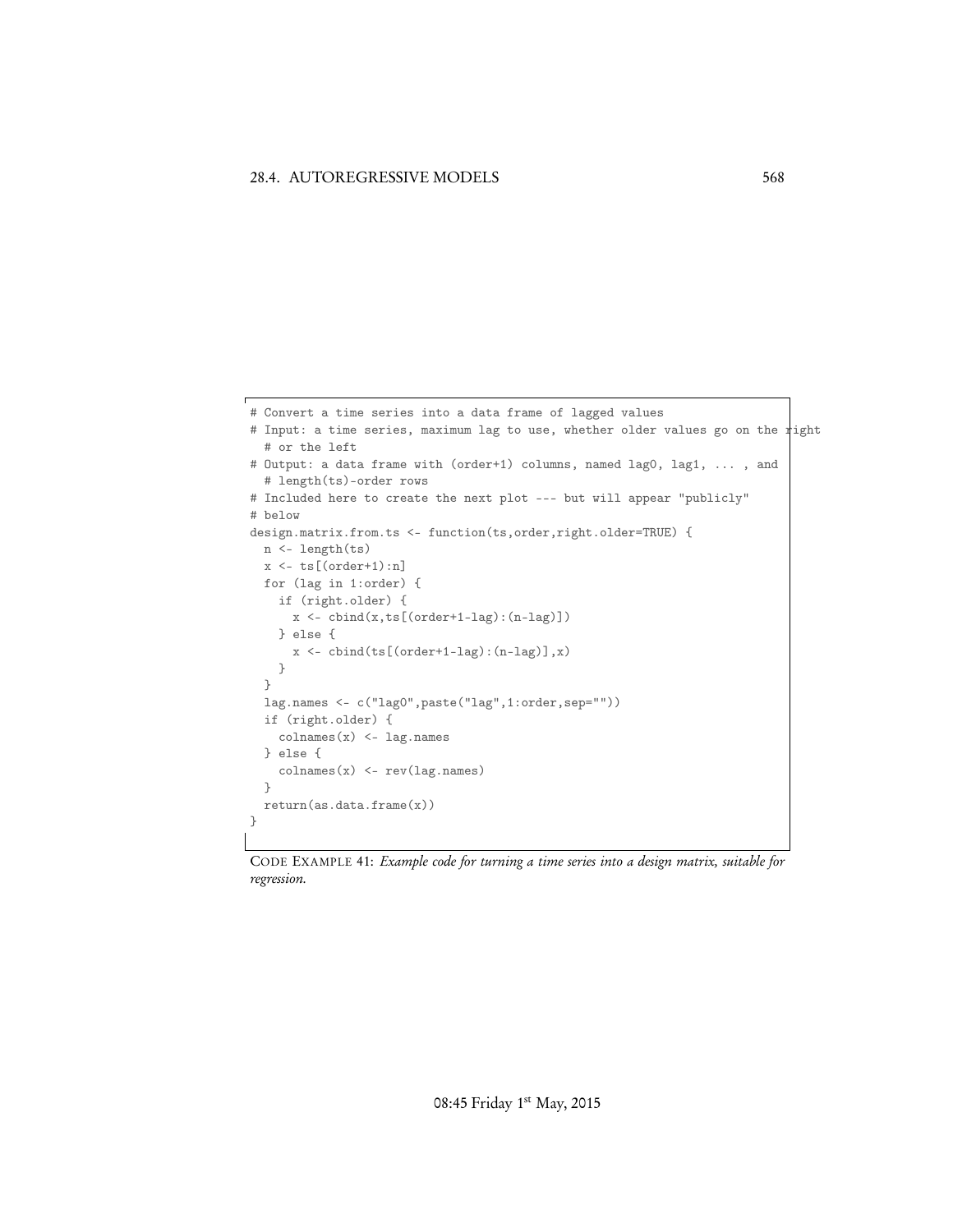```
# Fit an additive autoregressive model
 # additive model fitting is outsourced to mgcv::gam, with splines
# Inputs: time series (x), order of autoregression (order)
# Output: fitted GAM object
aar <- function(ts,order) {
 stopifnot(require(mgcv))
 # Automatically generate a suitable data frame from the time series
 # and a formula to go along with it
 fit <- gam(as.formula(auto.formula(order)),
   data=design.matrix.from.ts(ts,order))
 return(fit)
}
# Generate formula for an autoregressive GAM of a specified order
# Input: order (integer)
# Output: a formula which looks like
 # "lag0 ~ s(lag1) + s(lag2) + ... + s(lagorder)"
auto.formula <- function(order) {
 inputs <- paste("s(lag",1:order,")",sep="",collapse="+")
   form <- paste("lag0 ~ ", inputs)
   return(form)
}
```
CODE EXAMPLE 42: *Fitting an additive autoregression of arbitrary order to a time series. See online for comments.*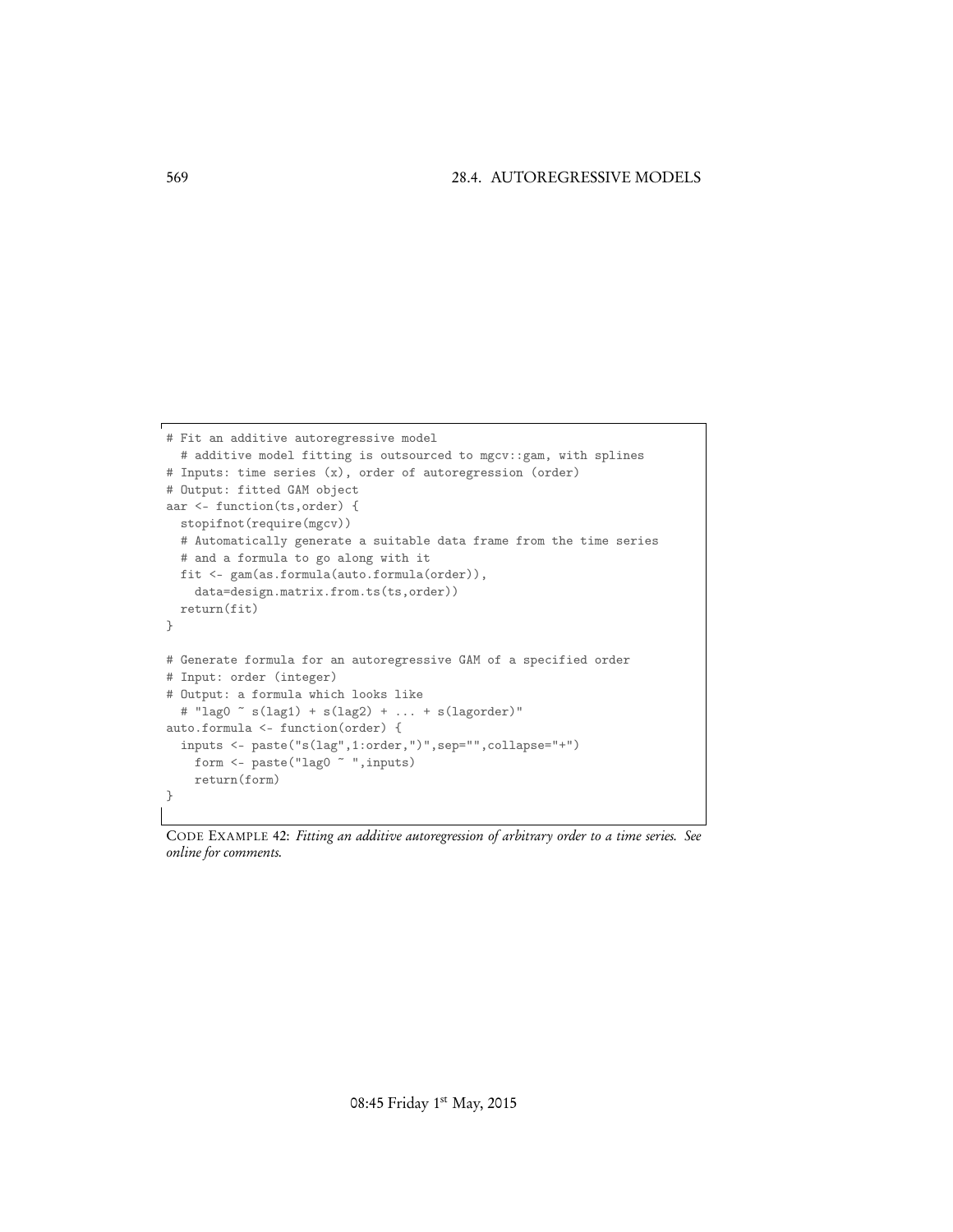

# Plot successive values of y against each other  ${\tt plot(lag0~\tilde{~}~lag1, data=design.matrix.from.ts(y,1), xlabel=expression(y[t]),}$  $y$ lab=expression( $y[t+1]$ ), pch=16) # Add the linear regression (which would be the AR(1) model)  $abline(lm(lag0^rlag1, data=design.mathix.from.ts(y,1)), col="red")$ # Fit a first-order nonparametric autoregression, add fitted values  $yaar1 \leftarrow aar(y, order=1)$ points(y[-length(y)],fitted(yaar1),col="blue")

FIGURE 28.5: Plotting successive values of the artificial time series against each other, along with the linear regression, and a spline curve (see below for the aar function, which fits additive autoregressive models; with order=1, it just fits a spline.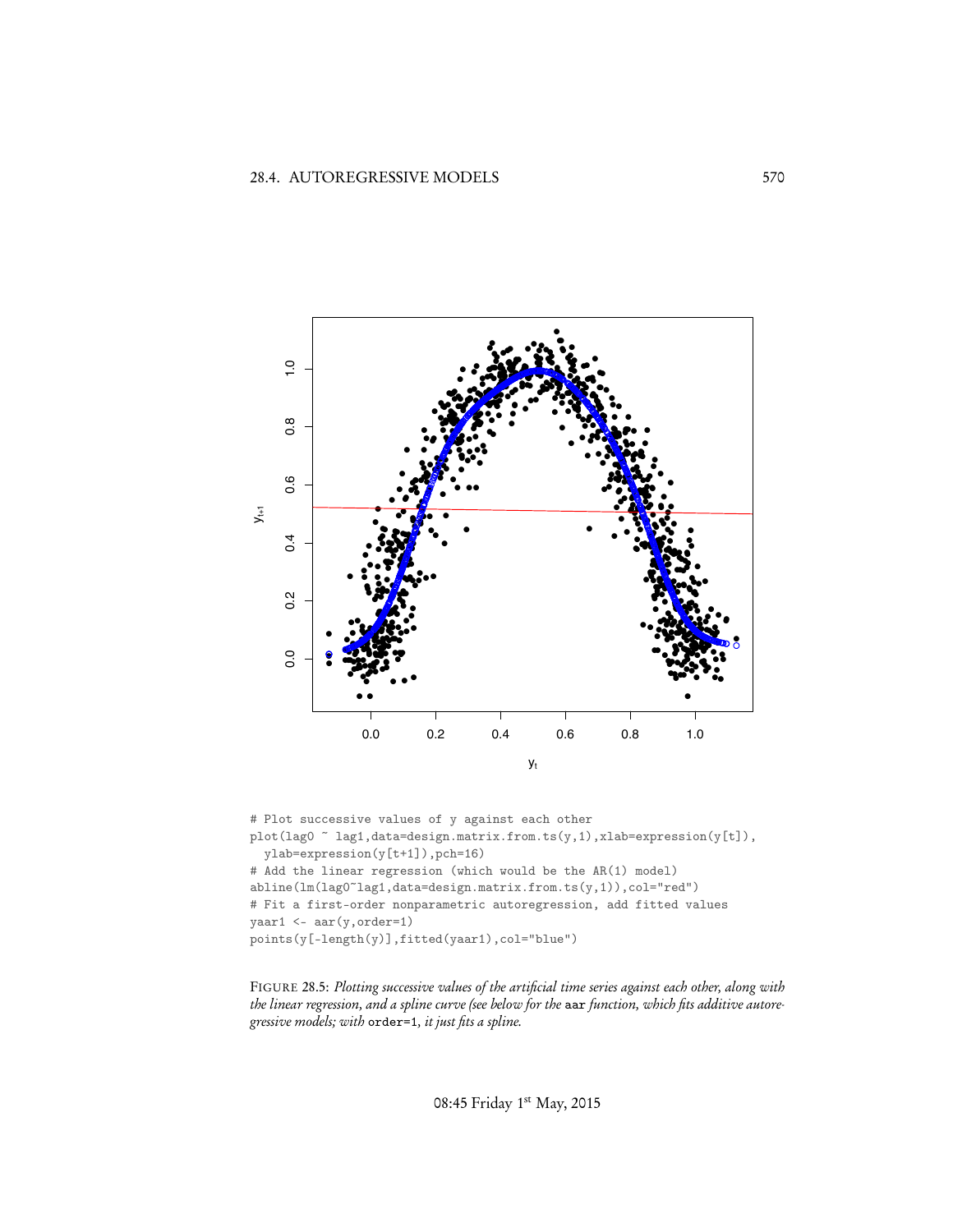#### 28.4.2 Additive Autoregressions

As before, if we want some of the flexibility of non-parametric smoothing, without the curse of dimensionality, we can try to approximate the conditional expectation as an additive function:

$$
\mathbf{E}\left[X_t \mid X_{t-p}^{t-1}\right] \approx \alpha_0 + \sum_{j=1}^p g_j(X_{t-j})
$$
\n(28.26)

My personal experience with applied projects is that additive autoregressions tend to work surprisingly well.

Example: The lynx Let's try fitting an additive model for the lynx. Code Example 42 shows some code for doing this. (Most of the work is re-shaping the time series into a data frame, and then automatically generating the right formula for gam.) Let's try out  $p = 2$ .

 $lynx. aar2 < - aar(1ynx, 2)$ 

This inherits everything we can do with a GAM, so we can do things like plot the partial response functions (Figure 28.6), plot the fitted values against the actual (Figure 28.7), etc. To get a sense of how well it can actually extrapolate, Figure 28.8 re-fits the model to just the first 80 data points, and then predicts the remaining 34.

#### 28.4.3 Linear Autoregression

When people talk about autoregressive models, they usually (alas) just mean linear autoregressions. There is almost never any justification in scientific theory for this preference, but we can always ask for the best linear approximation to the true autoregression, if only because it's fast to compute and fast to converge.

The analysis we did in Chapter 2 of how to find the optimal linear predictor carries over with no change whatsoever. If we want to predict  $X_t$  as a linear combination of the last *k* observations,  $X_{t-1}, X_{t-2}, \ldots, X_{t-p}$ , then the ideal coefficients  $\beta$  are

$$
\beta = \left(\text{Var}\left[X_{t-p}^{t-1}\right]\right)^{-1}\text{Cov}\left[X_{t-p}^{t-1}, X_t\right] \tag{28.27}
$$

where  $\text{Var}\left[X_{t-p}^t\right]$ is the variance-covariance matrix of  $(X_{t-1},...X_{t-p})$  and similarly Cov $\left[X_{t-p}^{t-1}, X_t\right]$  is a vector of covariances. Assume stationarity, Var  $\left[X_t\right]$  is constant in *t*, and so the common factor of the over-all variance goes away, and  $\beta$  could be written entirely in terms of the correlation function  $\rho$ . Stationarity also lets us estimate these covariances, by taking time-averages.

A huge amount of effort is given over to using linear AR models, which in my opinion is out of all proportion to their utility — but very reflective of what was computationally feasible up to about 1980. My experience is that results like Figure 28.9 is pretty typical.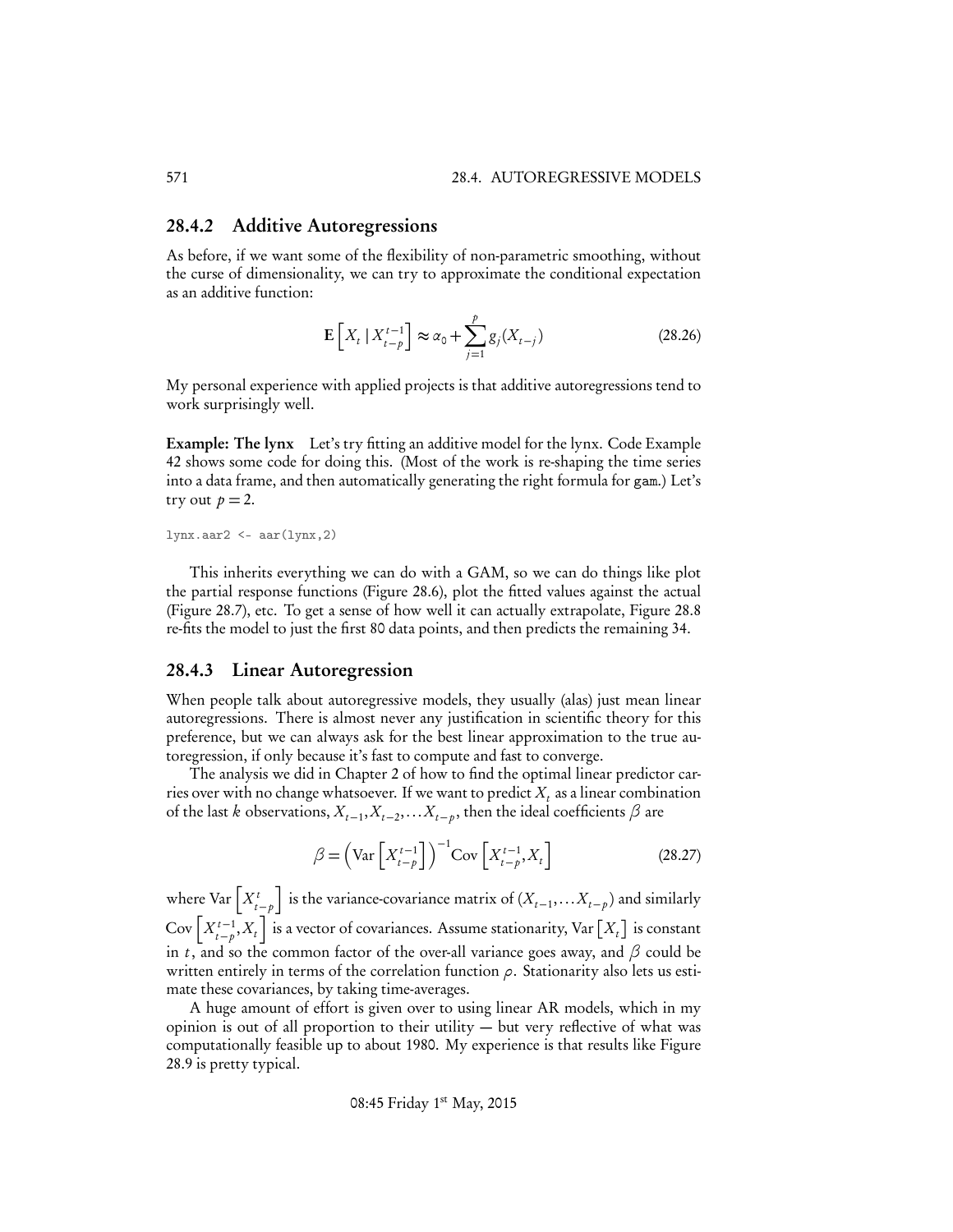

plot(lynx.aar2,pages=1)

FIGURE 28.6: *Partial response functions for the second-order additive autoregression model of the lynx. Notice that a high count last year predicts a higher count this year, but a high count* two *years ago predicts a lower count this year. This is the sort of alternation which will tend to drive oscillations.*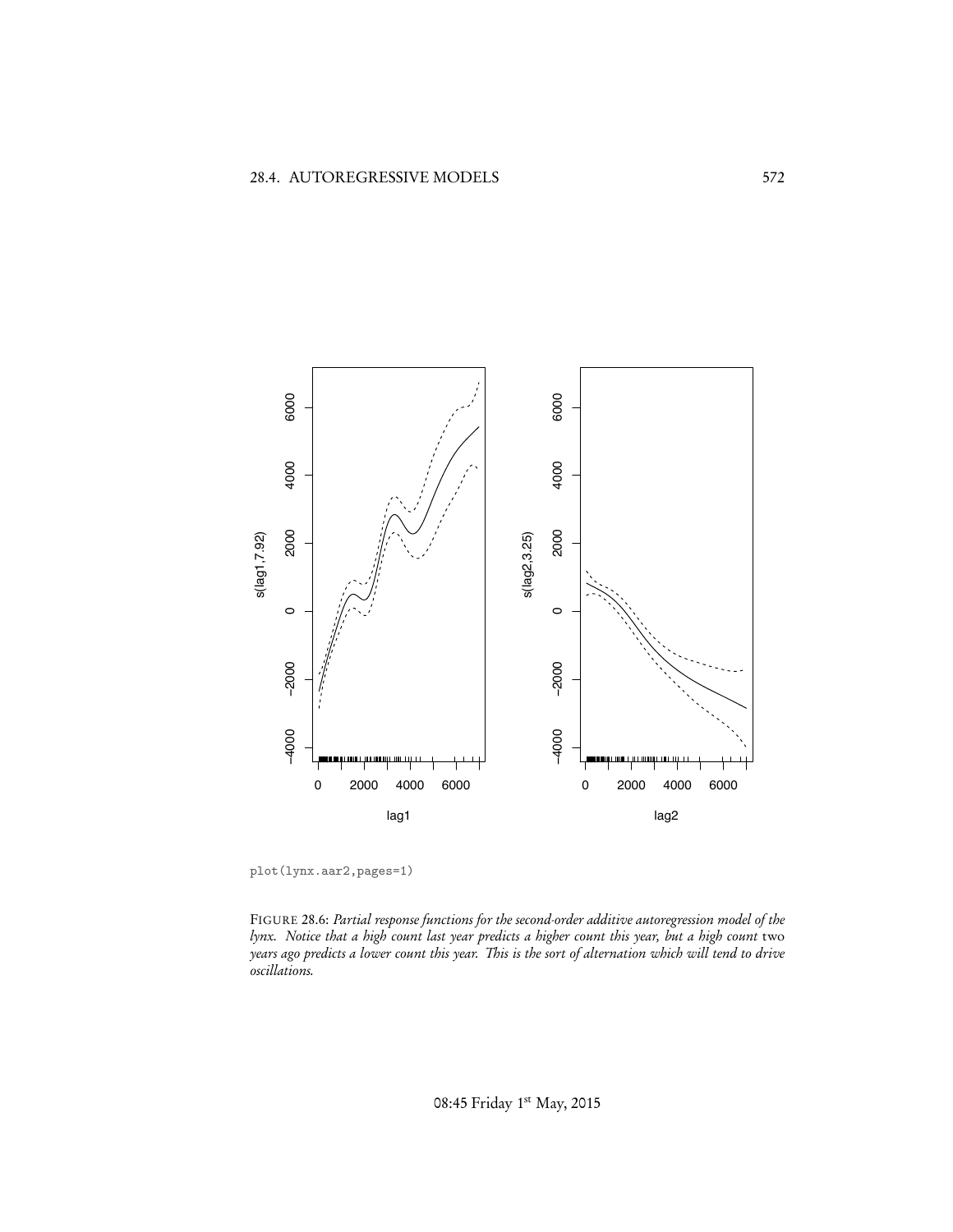

plot(lynx) lines(1823:1934,fitted(lynx.aar2),lty="dashed")

FIGURE 28.7: *Actual time series (solid line) and predicted values (dashed) for the second-order additive autoregression model of the lynx. The match is quite good, but of course every one of these points was used to learn the model, so it's not quite as impressive as all that. (Also, the occasional prediction of a negative number of lynxes is less than ideal.)*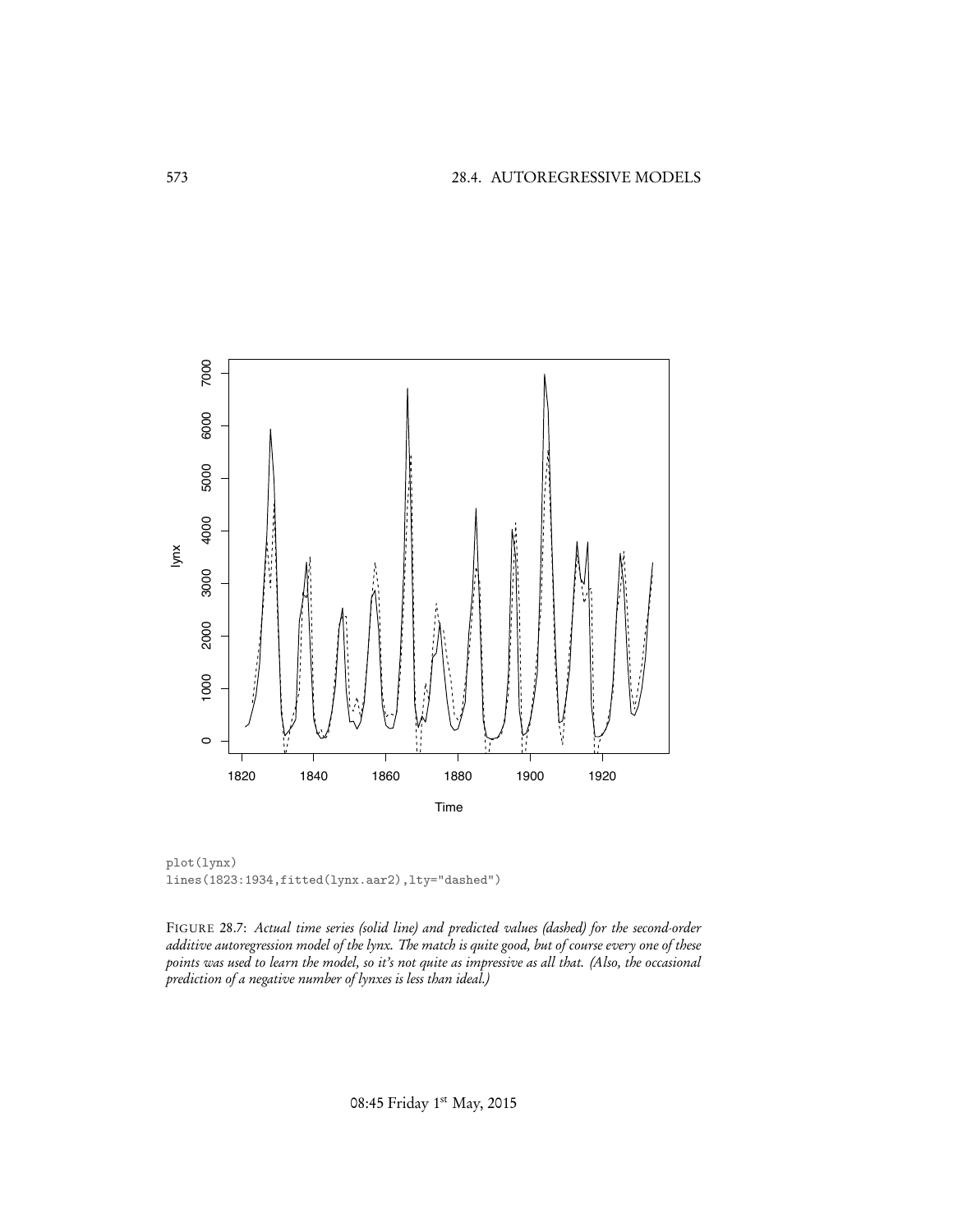

lynx.aar2b <- aar(lynx[1:80],2) out.of.sample <- design.matrix.from.ts(lynx[-(1:78)],2) lynx.preds <- predict(lynx.aar2b,newdata=out.of.sample) plot(lynx) lines(1823:1900,fitted(lynx.aar2b),lty="dashed") lines(1901:1934,lynx.preds,col="grey")

FIGURE 28.8: *Out-of-sample forecasting. The same model specification as before is estimated on the first 80 years of the lynx data, then used to predict the remaining 34 years. Solid black line, data; dashed line, the in-sample prediction on the training data; grey lines, predictions on the testing data. The RMS errors are* 723 *lynxes/year in-sample,* 922 *lynxes/year out-of-sample.*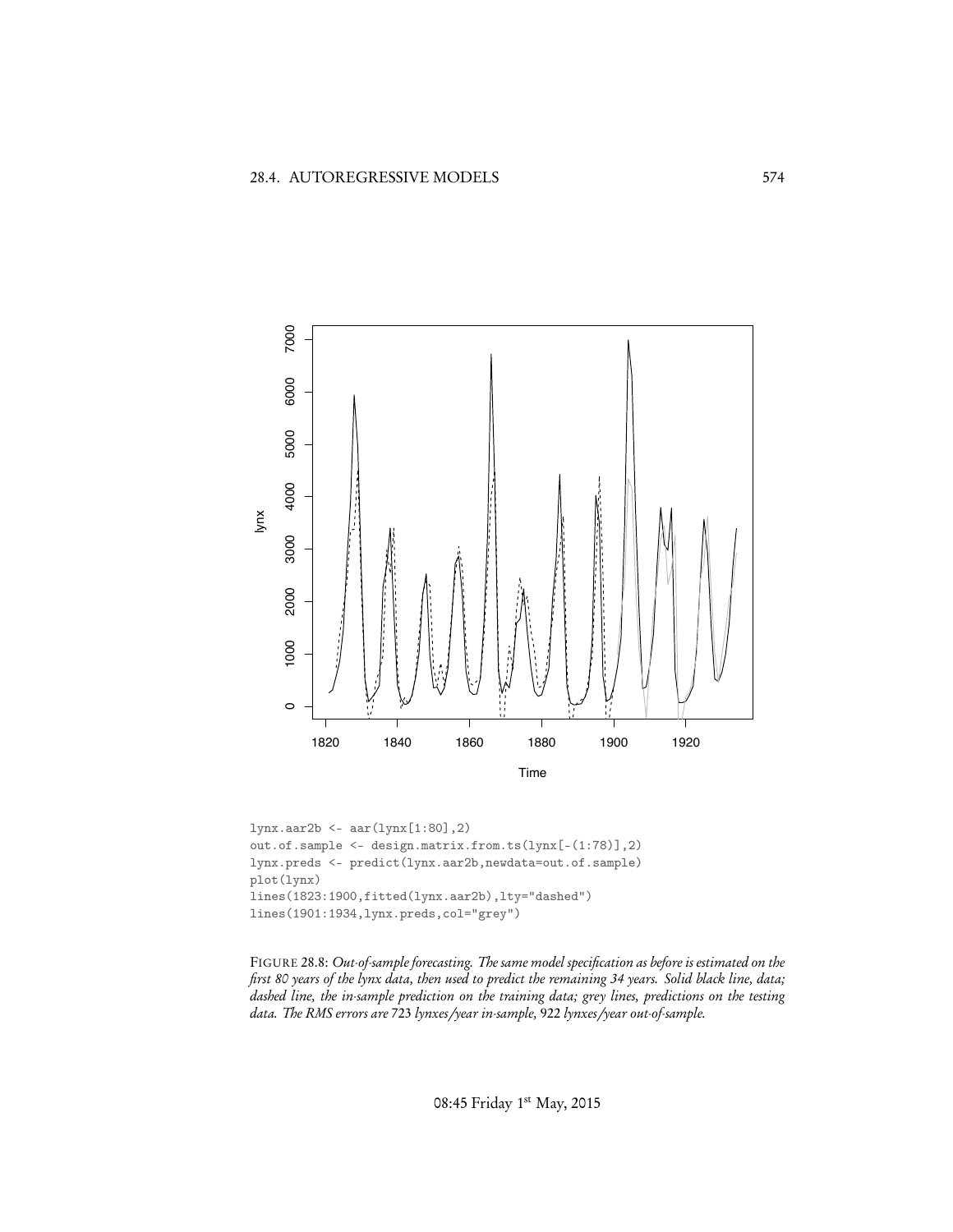

library(tseries) yar<br/>8 $\leftarrow \texttt{arma}(y,\texttt{order=c}(8,0))$  $\texttt{points}(\texttt{y[-length(y)],fitted(yar8)[-1],col="red")}$ 

FIGURE 28.9: Adding the predictions of an eighth-order linear AR model (red dots) to Figure 28.5. We will see the arma function in more detail in Chapter 29; for now, it's enough to know that<br>when the second component of its order argument is 0, it estimates and fits a linear AR model.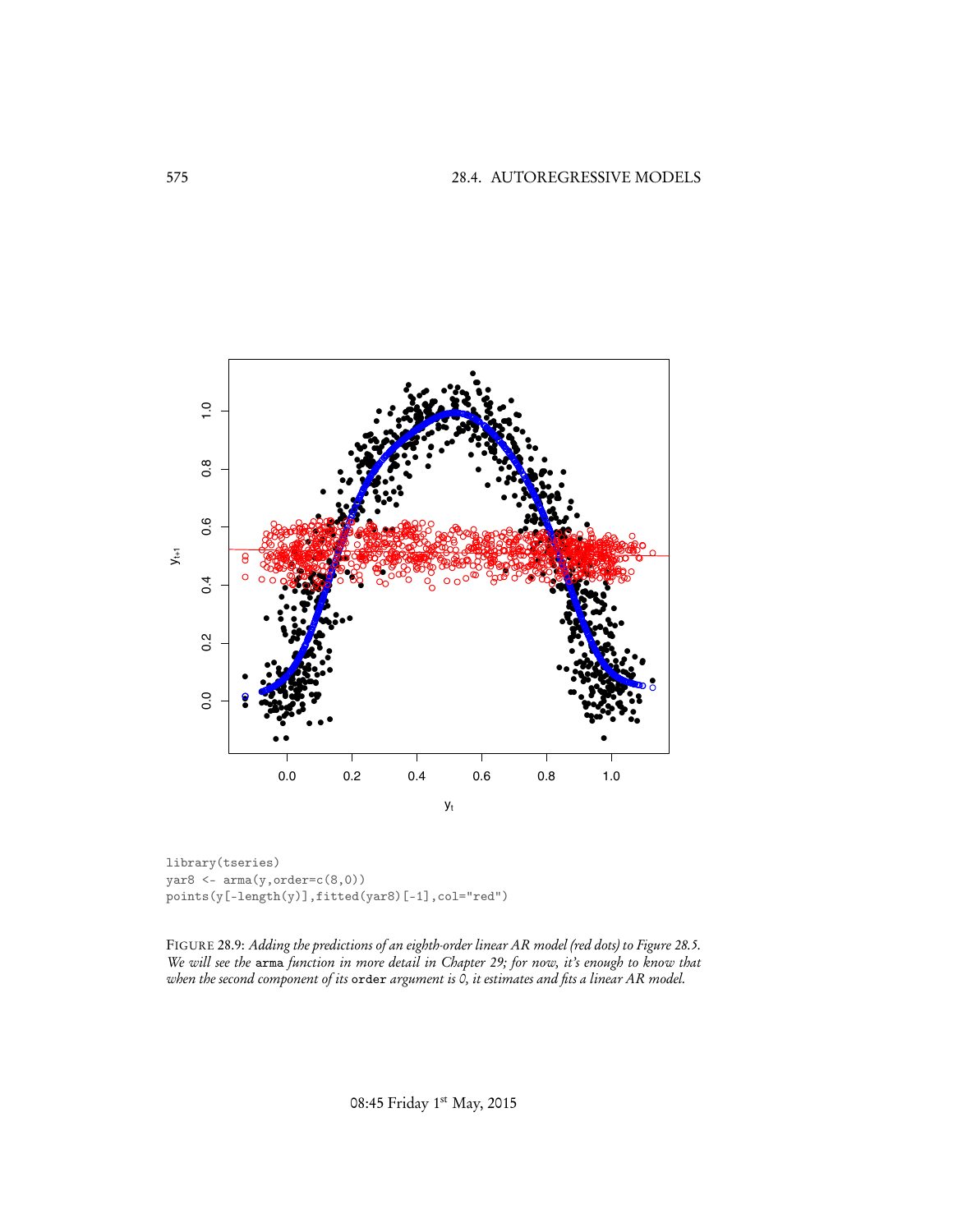#### 28.4.3.1 "Unit Roots" and Stationary Solutions

Suppose we really believed a first-order linear autoregression,

$$
X_{t+1} = \alpha + \beta X_t + \epsilon_t \tag{28.28}
$$

with  $\epsilon_t$  some IID noise sequence. Let's suppose that the mean is zero for simplicity, so  $\alpha = 0$ . Then

$$
X_{t+2} = \beta^2 X_t + \beta \epsilon_t + \epsilon_{t+1}
$$
\n(28.29)

$$
X_{t+3} = \beta^3 X_t + \beta^2 \epsilon_t + \beta \epsilon_{t+1} + \epsilon_{t+2}, \qquad (28.30)
$$

etc. If this is going to be stationary, it'd better be the case that what happened at time *t* doesn't go on to dominate what happens at all later times, but clearly that will happen if  $|\beta| > 1$ , whereas if  $|\beta| < 1$ , eventually all memory of  $X_t$  (and  $\epsilon_t$ ) fades away. The linear AR(1) model in fact can only produce stationary distributions when  $|\beta|$  < 1.

For higher-order linear AR models, with parameters  $\beta_1,\beta_2,...\beta_p$ , the corresponding condition is that all the roots of the polynomial

$$
\sum_{j=1}^{p} \beta_j z^j - 1 \tag{28.31}
$$

must be outside the unit circle. When this fails, when there is a "unit root", the linear AR model cannot generate a stationary process.

There is a fairly elaborate machinery for testing for unit roots, which is sometimes also used to test for non-stationarity. It is not clear how much this really matters. A non-stationary but truly linear AR model can certainly be estimated<sup>5</sup>; a linear AR model can be non-stationary even if it has no unit roots<sup>6</sup>; and if the linear model is just an approximation to a non-linear one, the unit-root criterion doesn't apply to the true model anyway.

## 28.4.4 Conditional Variance

Having estimated the conditional expectation, we can estimate the conditional variance  $\text{Var}\left[X_t \mid X_{t-p}^{t-1}\right]$ i just as we estimated other conditional variances, in Chapter 7.

Example: lynx The lynx series seems ripe for fitting conditional variance functions — presumably when there are a few thousand lynxes, the noise is going to be larger than when there are only a few hundred.

<sup>5</sup>Because the correlation structure stays the same, even as the means and variances can change. Consider  $X_t = X_{t-1} + \epsilon_t$ , with  $\epsilon_t$  IID. 6Start it with  $X_1$  very far from the expected value.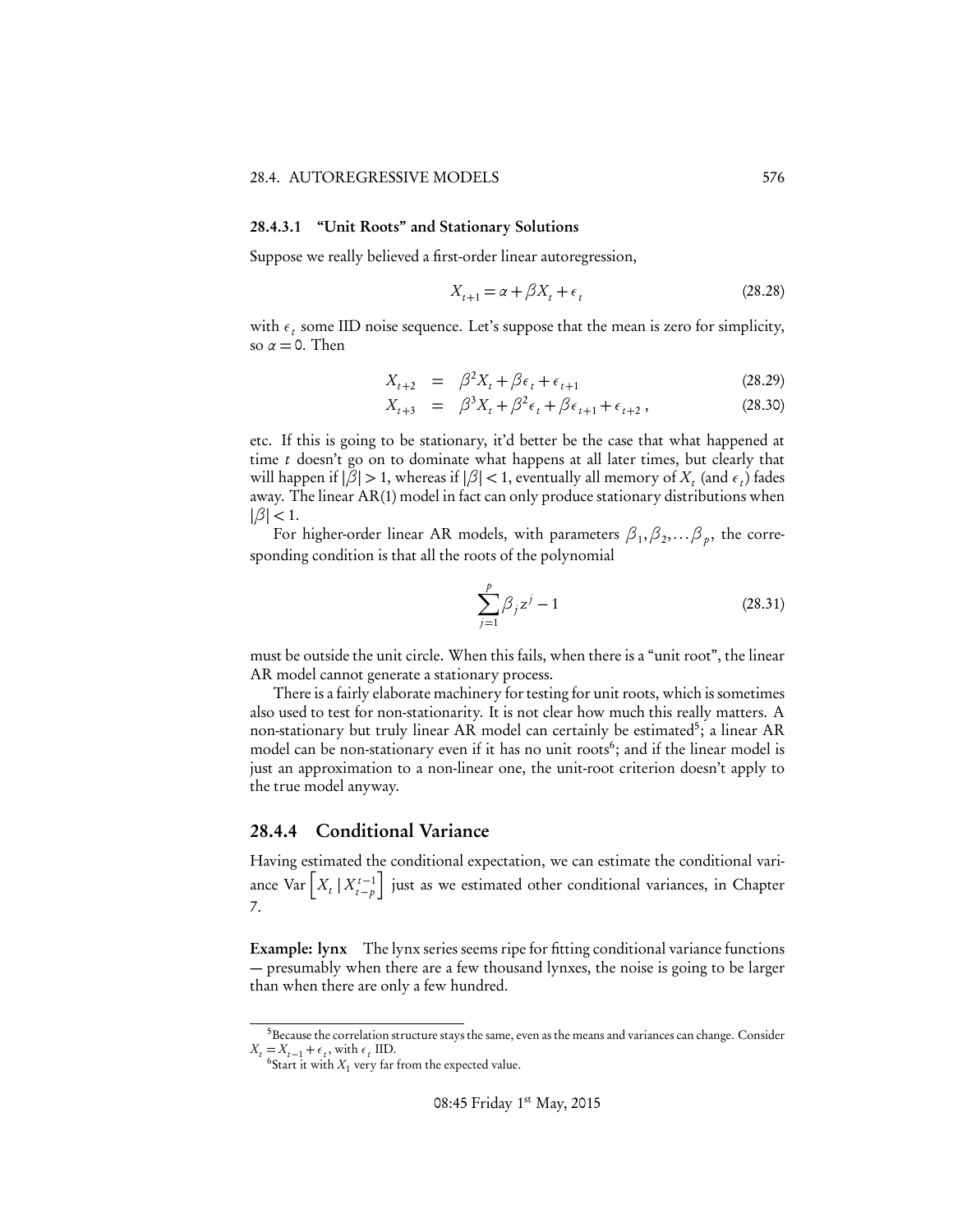```
sq.res <- residuals(lynx.aar2)^2
lynx.condvar1 \leftarrow \text{gam}(\text{sq}.\text{res} \sim \text{s}(lynx[-(1:2)]))lynx.condvar2 < - gam(sq.res \sim s(lag1)+s(lag2),
  data=design.matrix.from.ts(lynx,2))
```
I have fit two different models for the conditional variance here, just because. Figure 28.10 shows the data, and the predictions of the second-order additive AR model, but with just the standard deviation bands corresponding to the first of these two models; you can try making the analogous plot for lynx.condvar2.

#### 28.4.5 Regression with Correlated Noise; Generalized Least Squares

Suppose we have an old-fashioned regression problem

$$
Y_t = r(X_t) + \epsilon_t \tag{28.32}
$$

only now the noise terms  $\epsilon_t$  are themselves a dependent time series. Ignoring this dependence, and trying to estimate *m* by minimizing the mean squared error, is very much like ignoring heteroskedasticity. (In fact, heteroskedastic  $\epsilon_t$  are a special case.) What we saw in Chapter 7 is that ignoring heteroskedasticity doesn't lead to bias, but it does mess up our understanding of the uncertainty of our estimates, and is generally inefficient. The solution was to weight observations, with weights inversely proportional to the variance of the noise.

With correlated noise, we do something very similar. Suppose we knew the covariance function  $\gamma(h)$  of the noise. From this, we could construct the variancecovariance matrix  $\Gamma$  of the  $\epsilon_t$  (since  $\Gamma_{ij} = \gamma(i - j)$ , of course).

We can use this as follows. Say that our guess about the regression function is *m*. Stacking  $y_1, y_2,... y_n$  into a matrix **y** as usual in regression, and likewise creating **m**(*x*), the Gauss-Markov theorem (Appendix H) tells us that the most efficient estimate is the solution to the generalized least squares problem,

$$
\widehat{m}_{GLS} = \underset{m}{\operatorname{argmin}} \frac{1}{n} (\mathbf{y} - \mathbf{m}(\mathbf{x}))^T \Gamma^{-1} (\mathbf{y} - \mathbf{m}(\mathbf{x}))
$$
\n(28.33)

as opposed to just minimizing the mean-squared error,

$$
\widehat{m}_{OLS} = \underset{m}{\operatorname{argmin}} \frac{1}{n} (\mathbf{y} - \mathbf{m}(\mathbf{x}))^T (\mathbf{y} - \mathbf{m}(\mathbf{x}))
$$
\n(28.34)

Multiplying by the inverse of  $\Gamma$  appropriately discounts for observations which are very noisy, *and* discounts for correlations between observations introduced by the noise.<sup>7</sup>

This raises the question of how to get  $\gamma(h)$  in the first place. If we knew the true regression function *r*, we could use the covariance of  $Y_t - r(X_t)$  across different *t*. Since we don't know  $r$ , but have only an estimate  $\hat{m}$ , we can try alternating between using a guess at  $\gamma$  to estimate  $\hat{m}$ , and using  $\hat{m}$  to improve our guess at  $\gamma$ . We used this sort of iterative approximation for weighted least squares, and it can work here, too.

<sup>7</sup>If you want to use a linear model for *m*, this can be carried through to an explicit modification of the usual ordinary-least-squares estimate — Exercise 2.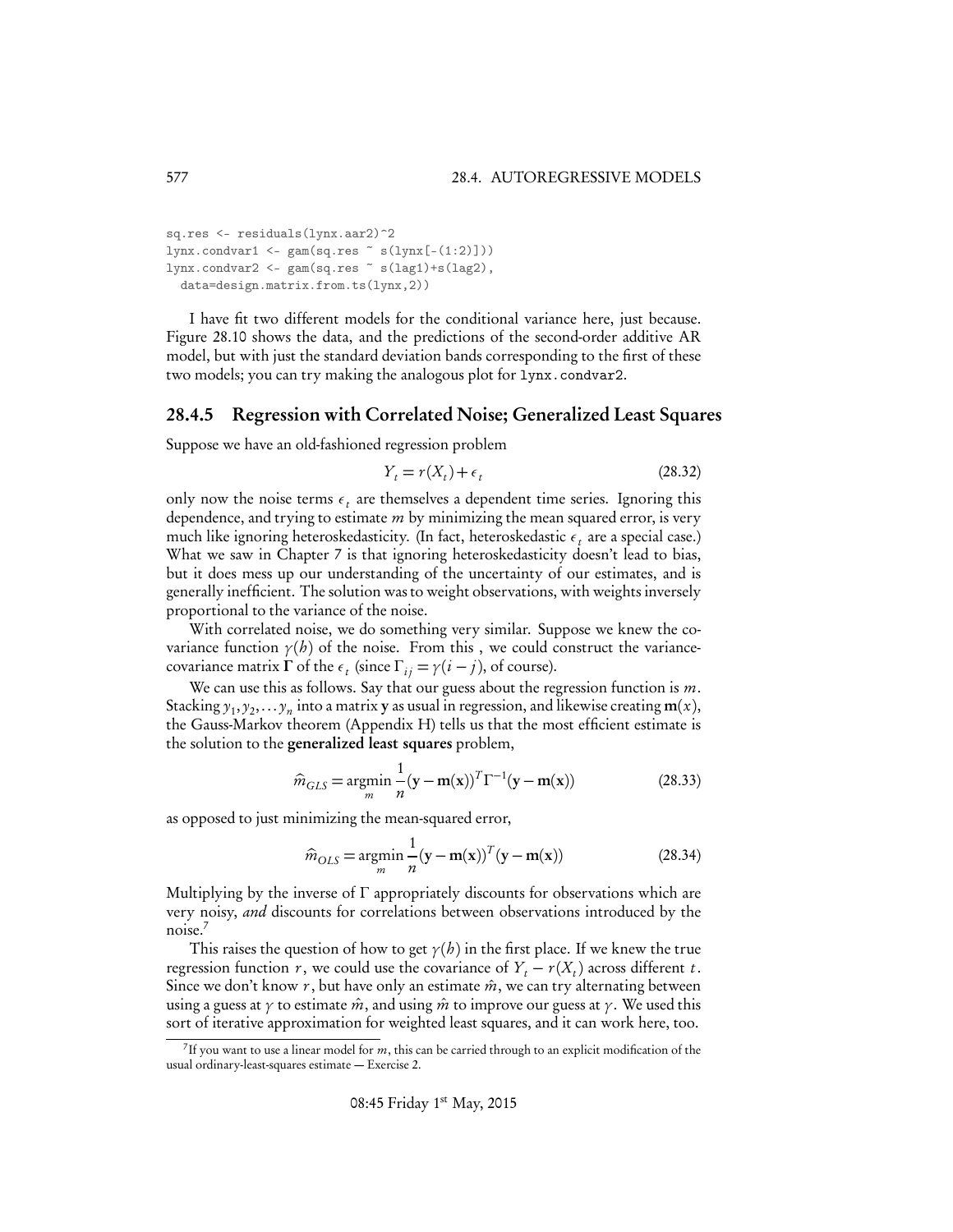

plot(lynx,ylim=c(-500,10000)) sd1 <- sqrt(fitted(lynx.condvar1)) lines(1823:1934,fitted(lynx.aar2)+2\*sd1,col="grey") lines(1823:1934,fitted(lynx.aar2)-2\*sd1,col="grey") lines(1823:1934,sd1,lty="dotted")

FIGURE 28.10: *The lynx data (black line), together with the predictions of the additive autoregression ±*2 *conditional standard deviations. The dotted line shows how the conditional standard deviation changes over time; notice how it ticks upwards around the big spikes in population.*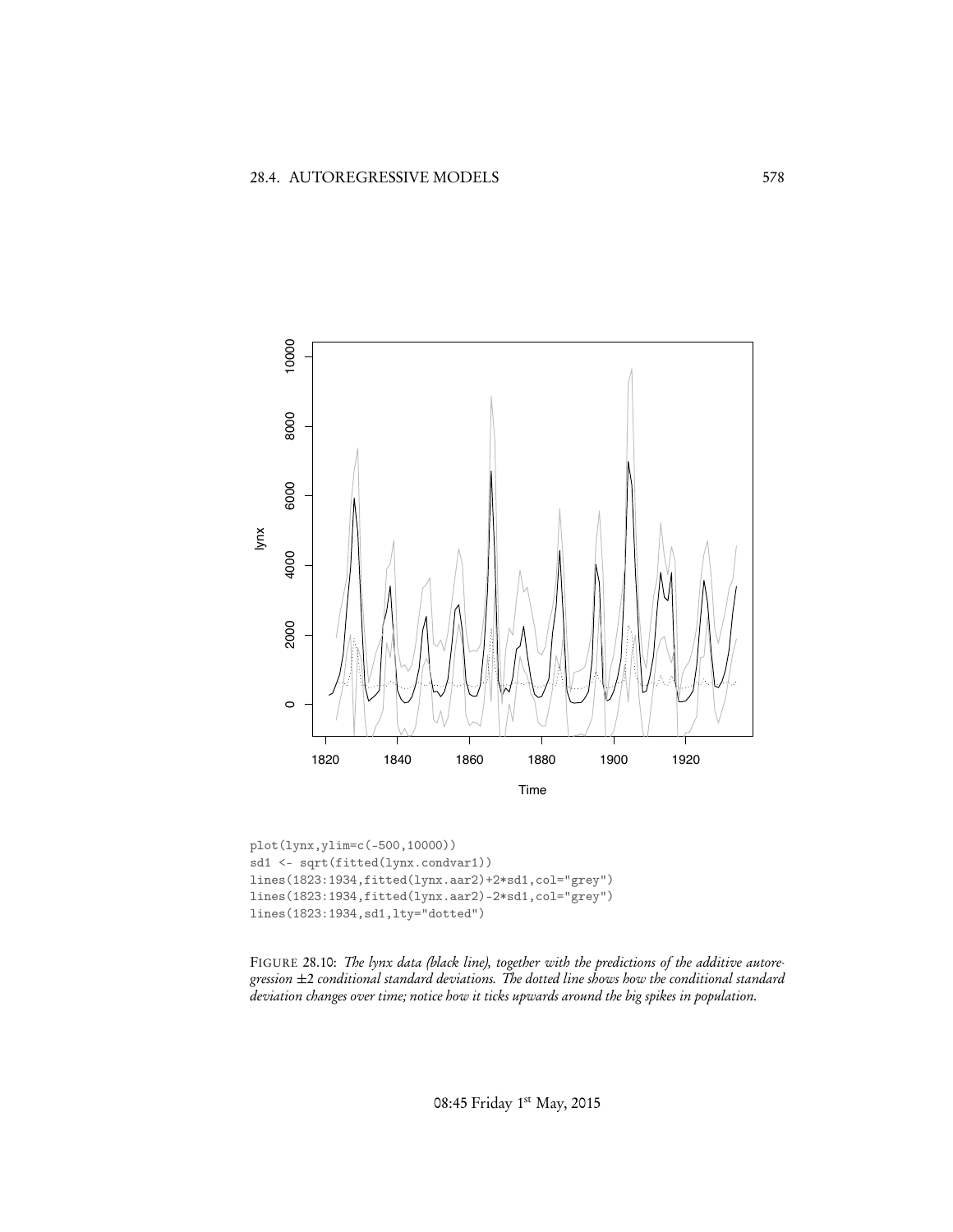# 28.5 Bootstrapping Time Series

The big picture of bootstrapping doesn't change: simulate a distribution which is close to the true one, repeat our estimate (or test or whatever) on the simulation, and then look at the distribution of this statistic over many simulations. The catch is that the surrogate data from the simulation has to have the same sort of dependence as the original time series. This means that simple resampling is just wrong (unless the data are independent), and our simulations will have to be more complicated.

## 28.5.1 Parametric or Model-Based Bootstrap

Conceptually, the simplest situation is when we fit a full, generative model — something which we could step through to generate a new time series. If we are confident in the model specification, then we can bootstrap by, in fact, simulating from the fitted model. This is the parametric bootstrap we saw in Chapter 6.

## 28.5.2 Block Bootstraps

Simple resampling won't work, because it destroys the dependence between successive values in the time series. There is, however, a clever trick which does work, and is almost as simple. Take the full time series  $x_1^n$  and divide it up into overlapping blocks of length *k*, so  $x_1^k, x_2^{k+1}, \ldots, x_{n-k+1}^n$ . Now draw  $m = n/k$  of these *blocks* with replacement<sup>8</sup>, and set them down in order. Call the new time series  $\tilde{x}_1^n$ .

Within each block, we have preserved *all* of the dependence between observations. It's true that successive observations are now completely independent, which generally wasn't true of the original data, so we're introducing some inaccuracy, but we're certainly coming closer than just resampling individual observations (which would be  $k = 1$ ). Moreover, we can make this inaccuracy smaller and smaller by letting *k* grow as *n* grows. One can show<sup>9</sup> that the optimal  $k = O(n^{1/3})$ ; this gives a growing number  $(O(n^{2/3}))$  of increasingly long blocks, capturing more and more of the dependence. (We will consider how exactly to pick *k* in the next chapter.)

The block bootstrap scheme is extremely clever, and has led to a great many variants. Three in particular are worth mentioning.

- 1. In the circular block bootstrap (or circular bootstrap), we "wrap the time series around a circle", so that it goes  $x_1, x_2, \ldots x_{n_1}, x_n, x_1, x_2, \ldots$ . We then sample the *n* blocks of length *k* this gives us, rather than the merely  $n - k$  blocks of the simple block bootstrap. This makes better use of the information we have about dependence on distances *< k*.
- 2. In the block-of-blocks bootstrap, we first divide the series into blocks of length  $k_2$ , and then subdivide each of those into sub-blocks of length  $k_1 < k_2$ . To generate a new series, we sample blocks with replacement, and then sample

 ${}^{8}$ If  $n/k$  isn't a whole number, round.<br><sup>9</sup>I.e., I will not show.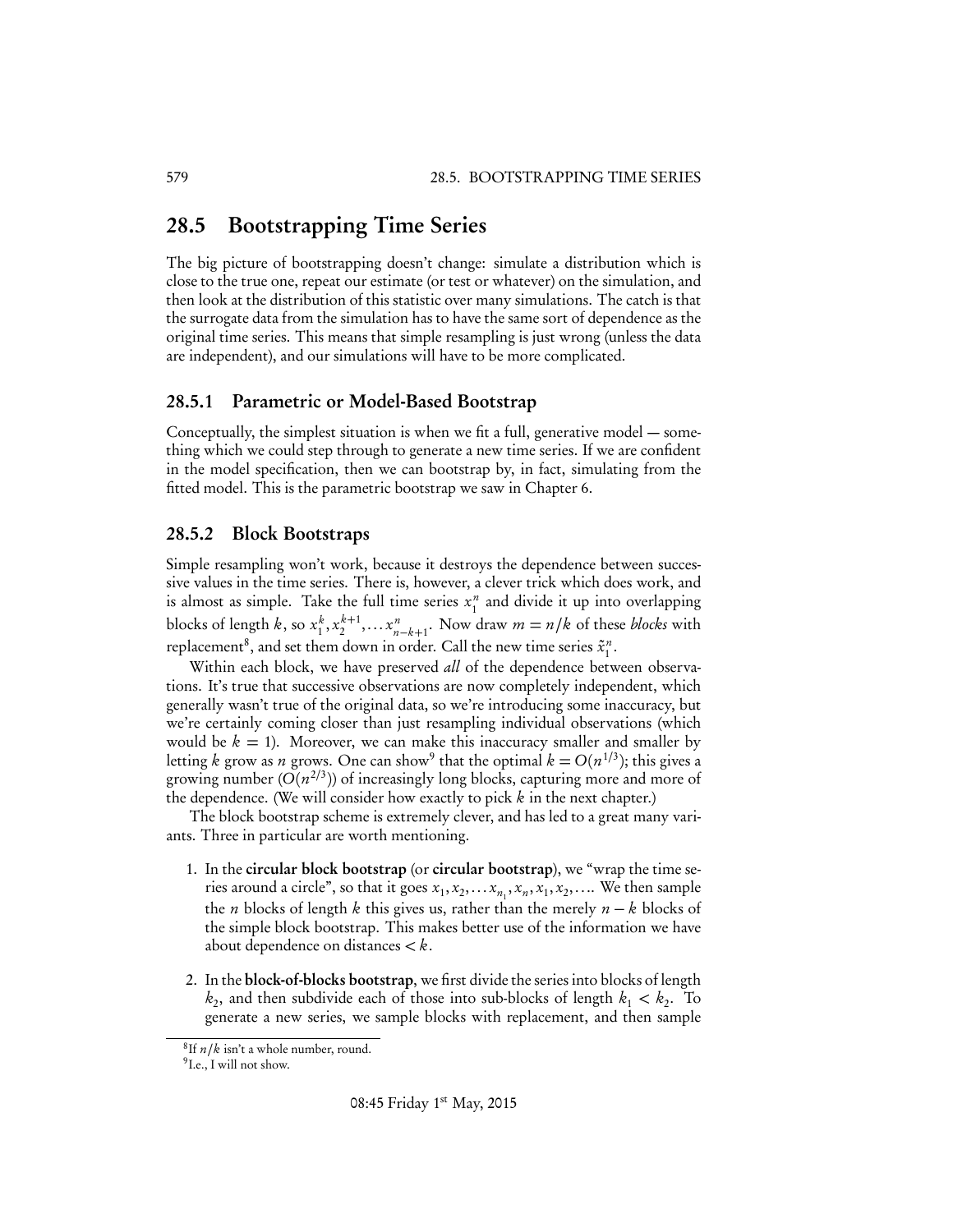```
# Simple block bootstrap
# Inputs: time series (ts), block length, length of output
# Output: one resampled time series
# Presumes: ts is a univariate time series
rblockboot <- function(ts,block.length,len.out=length(ts)) {
  # chop up ts into blocks
 the.blocks <- as.matrix(design.matrix.from.ts(ts,block.length-1,
   right.older=FALSE))
   # look carefully at design.matrix.from.ts to see why we need the -1
  # How many blocks is that?
  blocks.in.ts <- nrow(the.blocks)
  # Sanity-check
  stopifnot(blocks.in.ts == length(ts) - block.length+1)
  # How many blocks will we need (round up)?
  blocks.needed <- ceiling(len.out/block.length)
  # Sample blocks with replacement
 picked.blocks <- sample(1:blocks.in.ts,size=blocks.needed,replace=TRUE)
  # put the blocks in the randomly-selected order
  x <- the.blocks[picked.blocks,]
  # convert from a matrix to a vector and return
   # need transpose because R goes from vectors to matrices and back column by
   # column, not row by row
  x.vec \leftarrow as.vector(t(x))# Discard uneeded extra observations at the end silently
 return(x[1:len.out])
}
```
CODE EXAMPLE 43: *The basic block bootstrap for univariate time series. See Exercise 4 for variants and extensions.*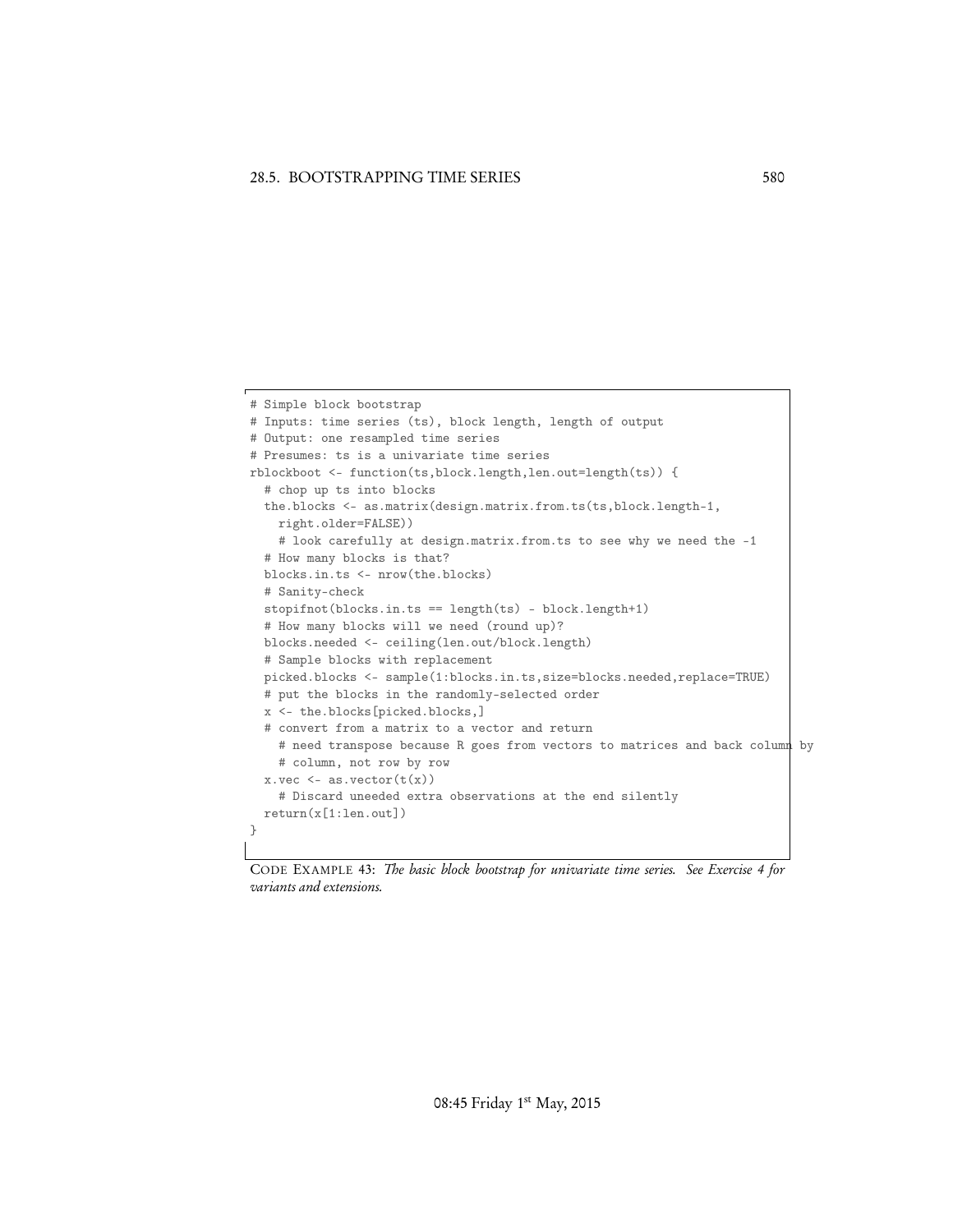|      | t    | $\mathcal{X}$ |   |             |  |      |      |             |  |
|------|------|---------------|---|-------------|--|------|------|-------------|--|
|      | 1821 | 269           |   | lag2        |  | lag1 |      | lag0        |  |
| 1822 |      | 321           |   | 269<br>321  |  | 321  | 585  |             |  |
| 1823 |      | 585           |   |             |  | 585  | 871  |             |  |
| 1824 |      | 871           | ⇒ | 585         |  | 871  | 1475 |             |  |
| 1825 |      | 1475          |   | 871<br>1475 |  | 1475 | 2821 |             |  |
| 1826 |      | 2821          |   |             |  | 2821 | 3928 |             |  |
|      | 1827 | 3928          |   | 2821        |  | 3928 | 5943 |             |  |
|      | 1828 | 5943          |   |             |  |      |      |             |  |
|      |      |               |   |             |  | t    |      | $\tilde{x}$ |  |
|      |      |               |   |             |  | 1821 |      | 269         |  |
|      | lag2 | lag1          |   | lag0<br>585 |  | 1822 |      | 321         |  |
|      | 269  | 321           |   |             |  | 1823 |      | 585         |  |
|      | 871  | 1475          |   | 2821        |  | 1824 |      | 871         |  |
|      | 585  | 871           |   | 1475        |  | 1825 |      | 1475        |  |
|      |      |               |   |             |  | 1826 |      | 2821        |  |
|      |      |               |   |             |  | 1827 |      | 585         |  |
|      |      |               |   |             |  | 1828 |      | 871         |  |

FIGURE 28.11: *Scheme for block bootstrapping: turn the time series (here, the first eight years of* lynx*) into blocks of consecutive values; randomly resample enough of these blocks to get a series as long as the original; then string the blocks together in order. See* rblockboot *online for code.*

sub-blocks within each block with replacement. This gives a somewhat better idea of longer-range dependence, though we have to pick two block-lengths.

3. In the stationary bootstrap, the length of each block is random, chosen from a geometric distribution of mean *k*. Once we have chosen a sequence of block lengths, we sample the appropriate blocks with replacement. The advantage of this is that the ordinary block bootstrap doesn't quite give us a stationary time series. (The distribution of  $X_{k-1}^k$  is not the same as the distribution of  $X_k^{k+1}$ .) Averaging over the random choices of block lengths, the stationary bootstrap does. It tends to be slightly slower to converge that the block or circular bootstrap, but there are some applications where the surrogate data really needs to be strictly stationary.

## 28.5.3 Sieve Bootstrap

A compromise between model-based and non-parametric bootstraps is to use a sieve bootstrap. This also simulates from models, but we don't really believe in them; rather, we just want them to be reasonable easy to fit and simulate, yet flexible enough that they can capture a wide range of processes if we just give them enough capacity. We then (slowly) let them get more complicated as we get more data<sup>10</sup>. One popular

<sup>&</sup>lt;sup>10</sup>This is where the metaphor of the "sieve" comes in: the idea is that the mesh of the sieve gets finer and finer, catching more and more subtle features of the data.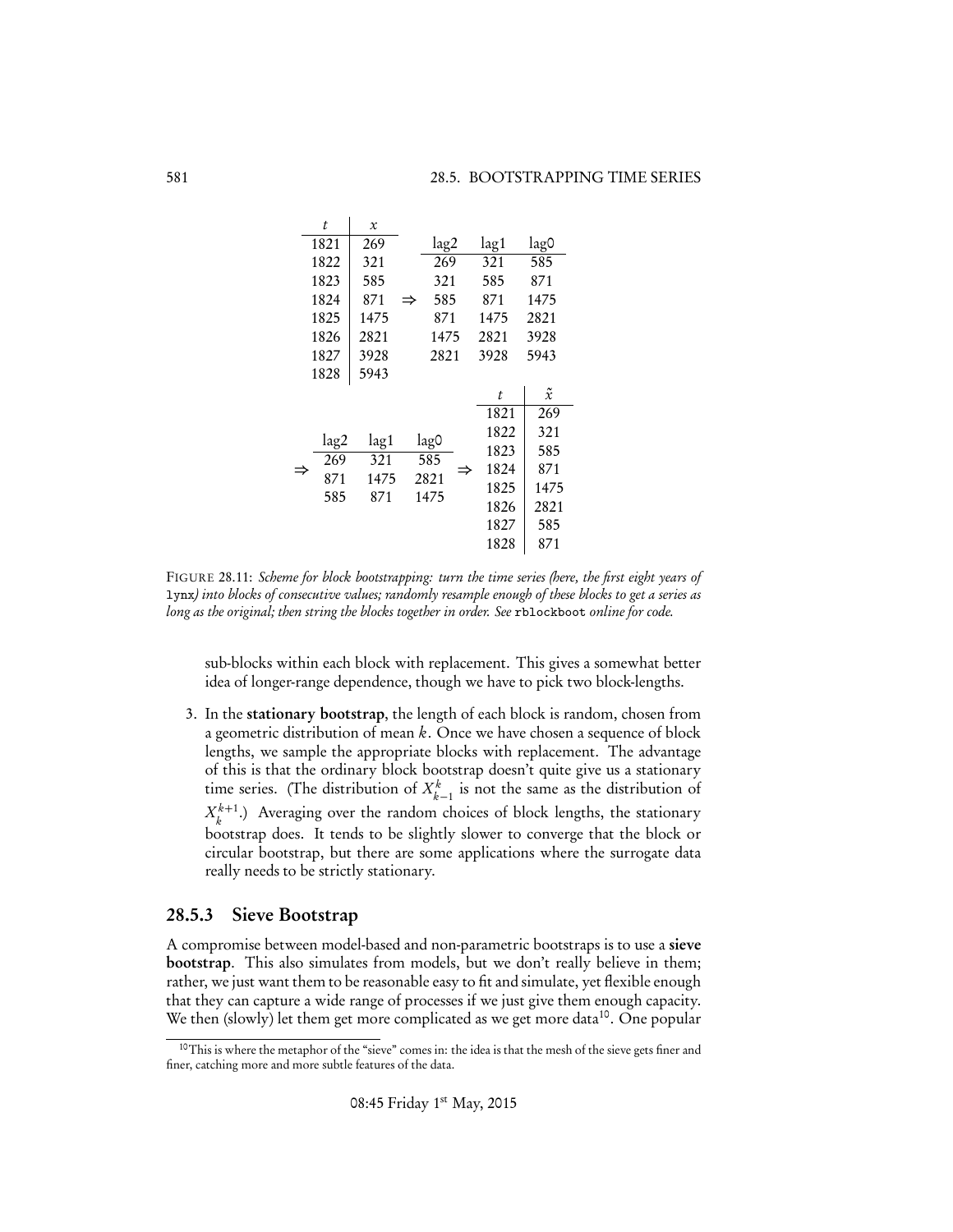

plot(lynx) lines(1821:1934, rblockboot(lynx,4),col="blue")

FIGURE 28.12: *The lynx time series, and one run of resampling it with a block bootstrap, block length* = 4*. (See online for the code to* rblockboot*.)*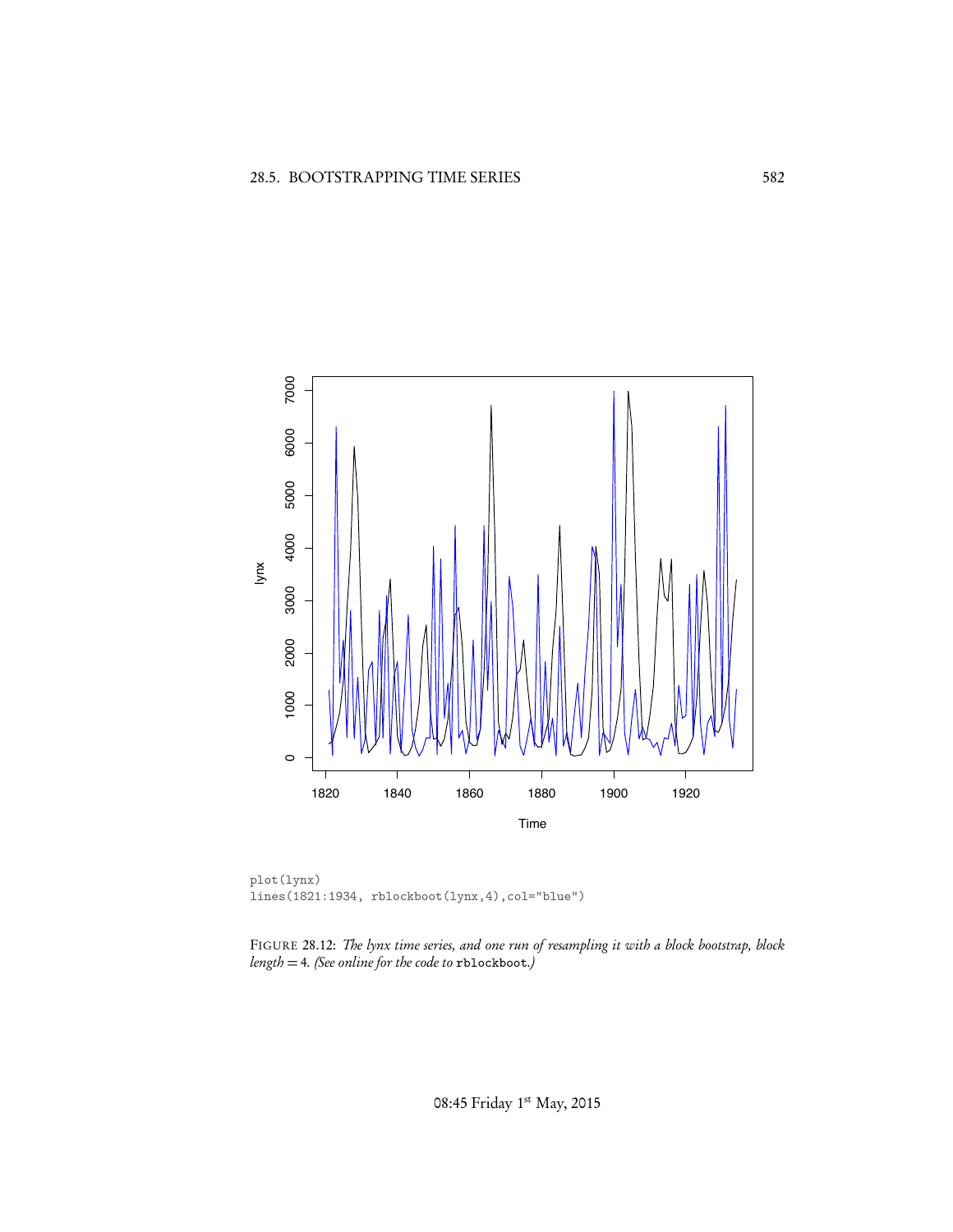choice is to use linear  $AR(p)$  models, and let p grow with  $n -$  but there is nothing special about linear AR models, other than that they are very easy to fit and simulate from. Additive autoregressive models, for instance, would often work at least as well.

# 28.6 Trends and De-Trending

The sad fact is that a lot of important time series are not even approximately stationary. For instance, Figure 28.13 shows US national income per person (adjusted for inflation) over the period from 1952 (when the data series begins) until now. It is *possible* that this is sample from a stationary process. But in that case, the correlation time is evidently much longer than 50 years, on the order of centuries, and so the theoretical stationarity is irrelevant for anyone but a very ambitious quantitative historian.

More sensibly, we should try to treat data like this as a non-stationary time series. The conventional approach is try separating time series like this into a persistent trend, and stationary fluctuations (or deviations) around the trend,

$$
Y_t = X_t + Z_t
$$
 (28.35)  
series = fluctuations + trend

Since we could add or subtract a constant to each  $X_t$  without changing whether they are stationary, we'll stipulate that  $E\left[X_t\right] = 0$ , so  $E\left[Y_t\right] = E\left[Z_t\right]$ . (In other situations, the decomposition might be multiplicative instead of additive, etc.) How might we find such a decomposition?

If we have multiple independent realizations  $Y_{i,t}$  of the same process, say *m* of them, and they all have the same trend  $Z_t$ , then we can try to find the common trend by averaging the time series:

$$
Z_t = \mathbf{E}\left[Y_{\cdot,t}\right] \approx \sum_{i=1}^{m} Y_{i,t} \tag{28.36}
$$

Multiple time series with the same trend do exist, especially in the experimental sciences.  $Y_{i,t}$  might be the measurement of some chemical in a reactor at time *t* in the  $i^{\text{th}}$ repetition of the experiment, and then it would make sense to average the  $Y_{i,t}$  to get the common  $Z_t$  trend, the average trajectory of the chemical concentration. One can tell similar stories about experiments in biology or even psychology, though those are complicated by the tendency of animals to get tired and to learn<sup>11</sup>.

For better or for worse, however, we have only one realization of the post-WWII US economy, so we can't average multiple runs of the experiment together. If we have a theoretical model of the trend, we can try to fit that model. For instance, some (simple) models of economic growth predict that series like the one in Figure

<sup>&</sup>lt;sup>11</sup> Even if we do have multiple independent experimental runs, it is very important to get them aligned in time, so that  $Y_{i,t}$  and  $Y_{j,t}$  refer to the *same* point in time relative to the start of the experiment; otherwise, averaging them is just mush. It can also be important to ensure that the initial state, before the experiment, is the same for every run. Chu *et al.* (2003) explains how the later problem can lead to complications in studying gene regulation.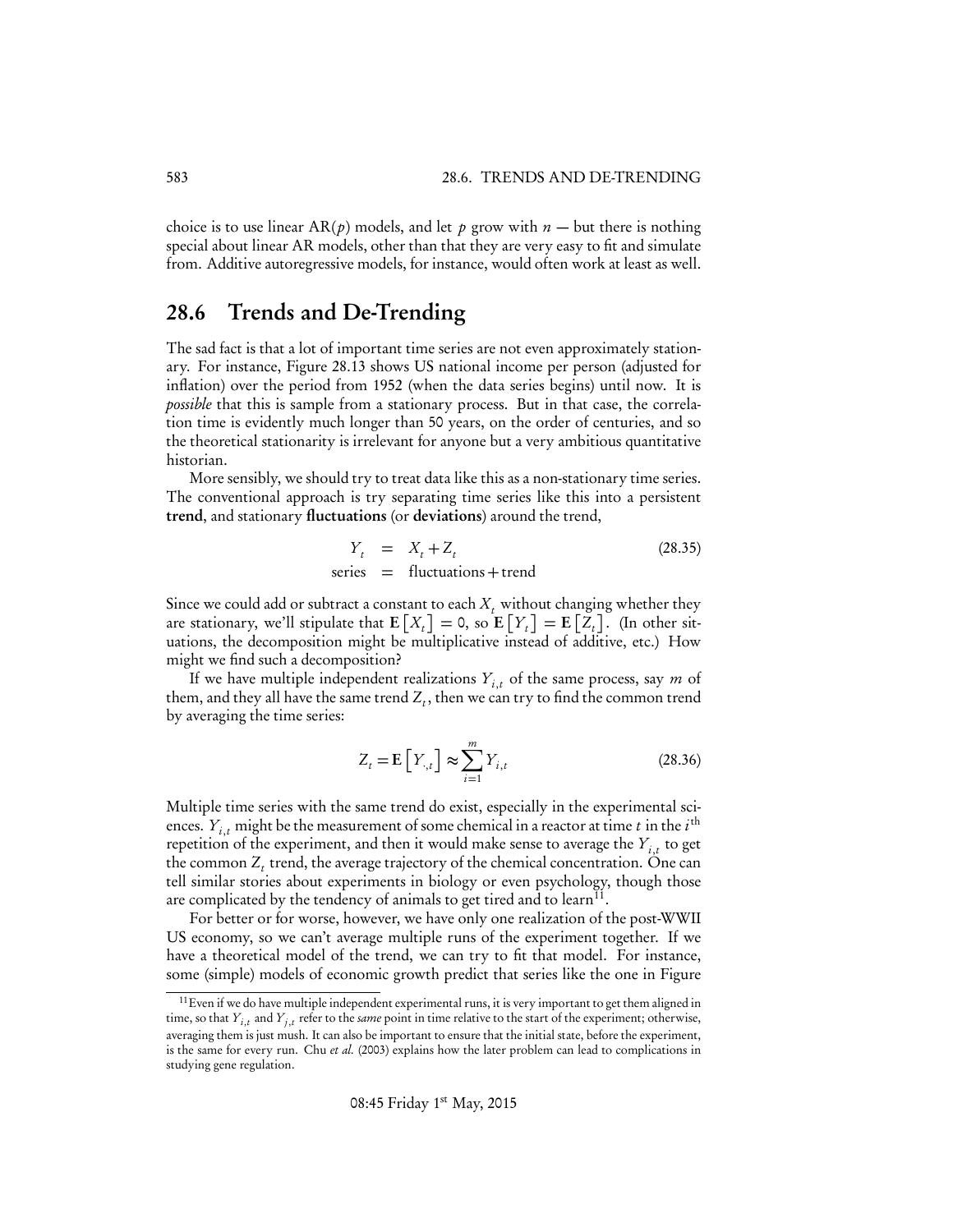

gdppc <- read.csv("gdp-pc.csv") gdppc\$y <- gdppc\$y\*1e6 plot(gdppc,log="y",type="l",ylab="GDP per capita")

FIGURE 28.13: *US GDP per capita, adjusted for inflation (consumer price index deflator), with a log scale on the vertical axis. (The values were initially recorded in the file in millions of dollars per person per year, hence the correction.)*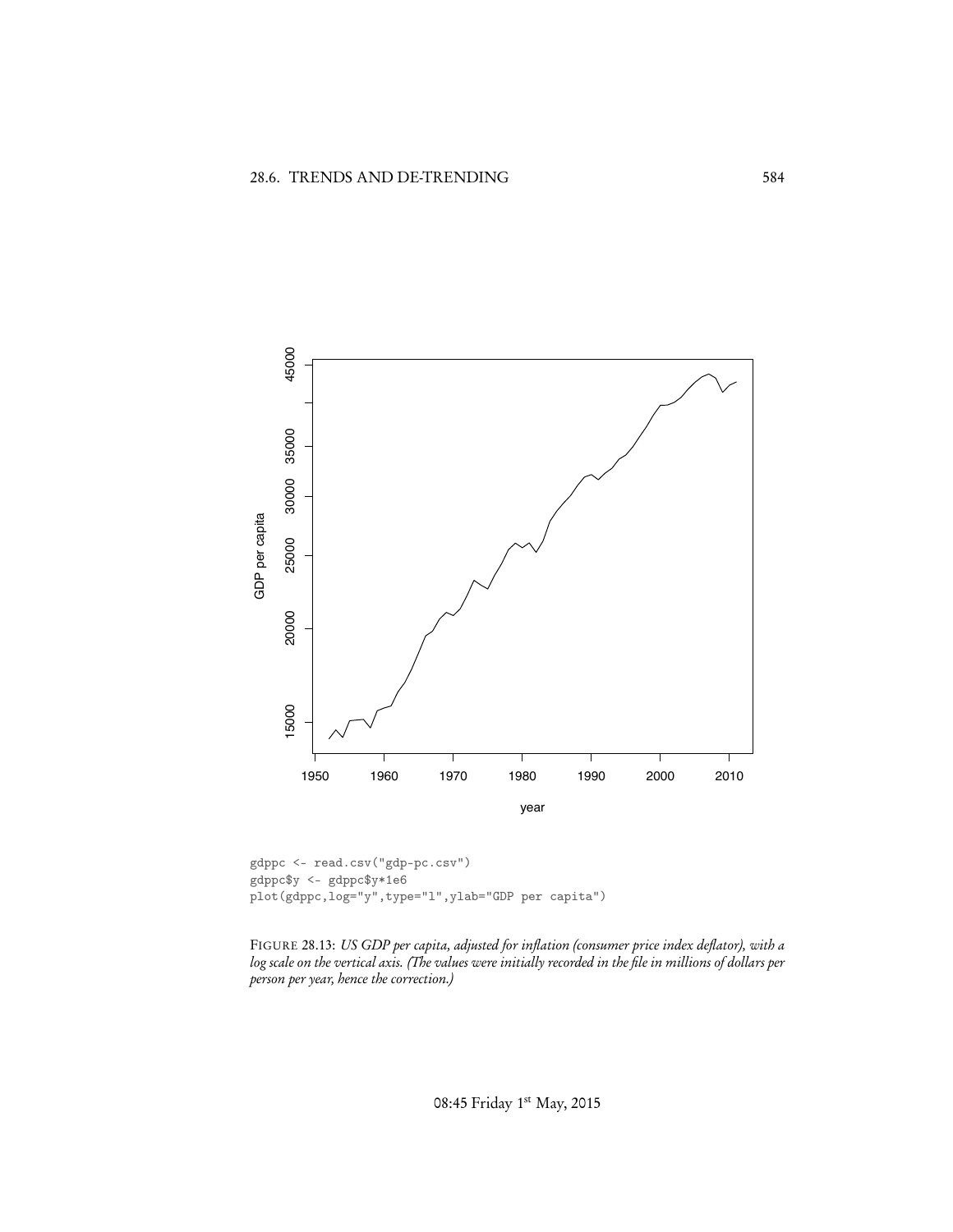28.13 should, on average, grow at a steady exponential rate<sup>12</sup>. We could then estimate  $Z_t$  by fitting a model to  $Y_t$  of the form  $\beta_0 e^{\beta t}$ , or even by doing a linear regression of  $\log Y_t$  on *t*. The fluctuations  $X_t$  are then taken to be the residuals of this model.

If we only have one time series (no replicates), and we don't have a good theory which tells us what the trend should be, we fall back on curve fitting. In other words, we regress  $Y_t$  on  $t$ , call the fitted values  $Z_t$ , and call the residuals  $X_t$ . This is frankly rests more on hope than on theorems. The hope is that the characteristic time-scale for the fluctuations  $X_t$  (say, their correlation time  $\tau$ ) is short compared to the characteristic time-scale for the trend  $Z_t^{13}$ . Then if we average  $Y_t$  over a band-width which is large compared to  $\tau$ , but small compared to the scale of  $Z_t$ , we should get something which is mostly  $Z_t$  — there won't be too much bias from averaging, and the fluctuations should mostly cancel out.

Once we have the fluctuations, and are reasonably satisfied that they're stationary, we can model them like any other stationary time series. Of course, to actually make predictions, we need to extrapolate the trend, which is a harder business.

#### 28.6.1 Forecasting Trends

The problem with making predictions when there is a substantial trend is that it is usually hard to know how to continue or extrapolate the trend beyond the last data point. If we are in the situation where we have multiple runs of the same process, we can at least extrapolate up to the limits of the different runs. If we have an actual model which tells us that the trend should follow a certain functional form, and we've estimated that model, we can use it to extrapolate. But if we have found the trend purely through curve-fitting, we have a problem.

Suppose that we've found the trend by spline smoothing, as in Figure 28.16. The fitted spline model will cheerfully make predictions for the what the trend of GDP per capita will be in, say, 2252, far outside the data. This will be a simple linear extrapolation, because splines are always linear outside the data range (Chapter 8, p. 172). This is just because of the way splines are set up, not because linear extrapolation is such a good idea. Had we used kernel regression, or any of many other ways of fitting the curve, we'd get different extrapolations. People in 2252 could look back and see whether the spline had fit well, or some other curve would have done better. (But why would they want to?) Right now, if *all* we have is curve-fitting, we are in a dubious position even as regards next year, never mind 2252<sup>14</sup>

<sup>12</sup>This is not *quite* what is claimed by Solow (1970), which you should read anyway if this kind of question is at all interesting to you.

 $^{13}$ I am being deliberately vague about what "the characteristic time scale of  $Z_t$ " means. Intuitively, it's the amount of time required for  $Z_t$  to change substantially. You might think of it as something like  $n^{-1} \sum_{t=1}^{n-1} 1/|Z_{t+1} - Z_t|$ , if you promise not to treat that too seriously. Trying to get an exact statement of what's involved in identifying trends requires being very precise, and getting into topics at the intersection of statistics and functional analysis which are beyond the scope of this class.

<sup>14</sup>Yet again, we hit a basic philosophical obstacle, which is the problem of induction. We have so far evaded it, by assuming that we're dealing with IID or a stationary probability distribution; these assumptions let us *deductively* extrapolate from past data to future observations, with more or less confidence. (For more on this line of thought, see Hacking (2001); Spanos (2011); Gelman and Shalizi (2013).) If we assume a certain form or model for the trend, then again we can deduce future behavior on that basis. But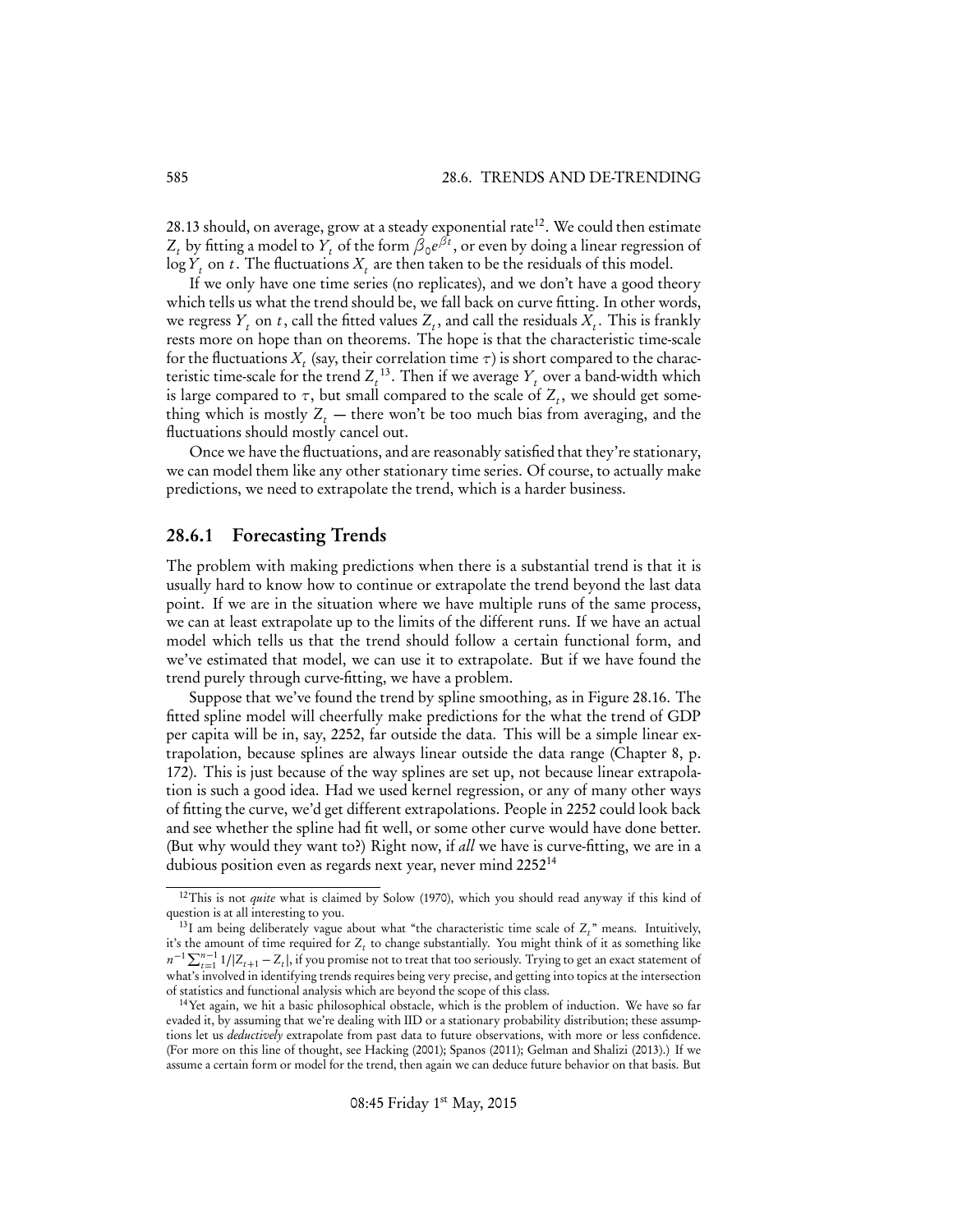

 $\verb|gdppc.exp<-lm(log(y) ~\tilde{~} year, data=gdppc)|$ beta0 <- exp(coefficients(gdppc.exp)[1]) beta <- coefficients(gdppc.exp)[2] curve(beta0\*exp(beta\*x),lty="dashed",add=TRUE)

FIGURE 28.14: *As in Figure 28.13, but with an exponential trend fitted.*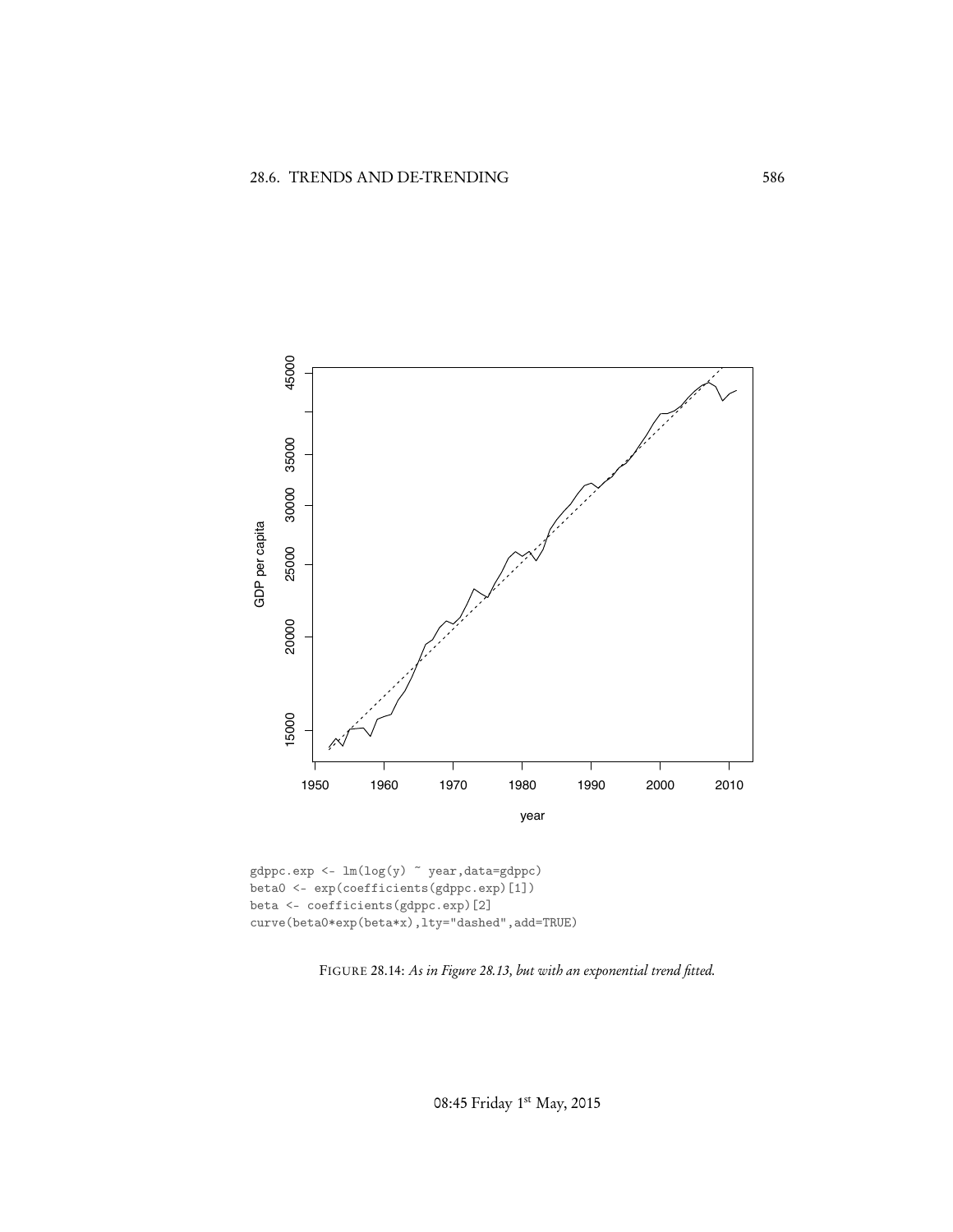

plot(gdppc\$year,residuals(gdppc.exp),xlab="year", ylab="logged fluctuation around trend",type="l",lty="dashed")

FIGURE 28.15: *The hopefully-stationary fluctuations around the exponential growth trend in Figure 28.14. Note that these are*  $\log \frac{Y_t}{\hat{\beta}_0 e^{\hat{\beta}t}}$ *, and so unitless.*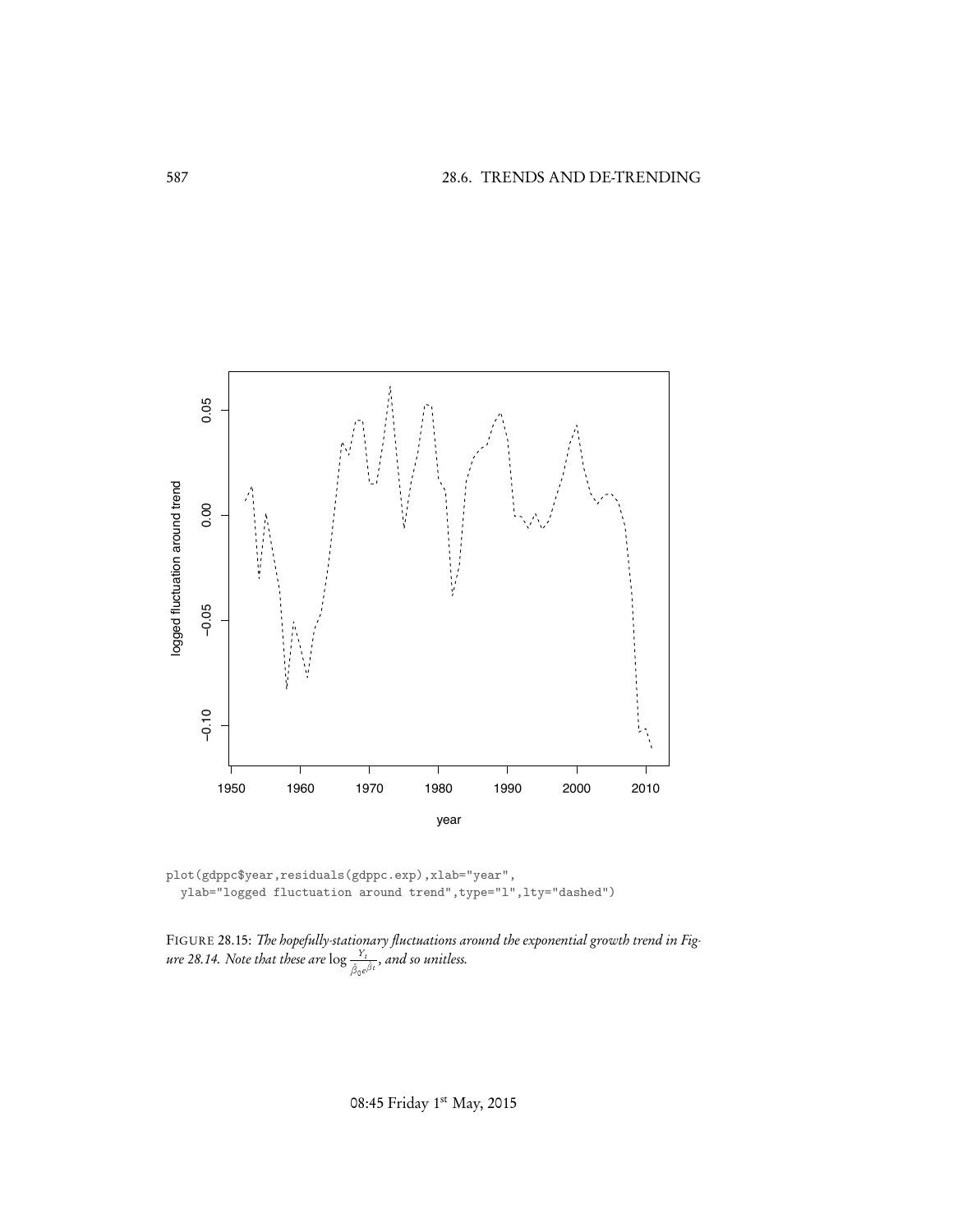

gdp.spline <- fitted(gam(y~s(year),data=gdppc)) lines(gdppc\$year,gdp.spline,lty="dotted")

FIGURE 28.16: *Figure 28.14, but with the addition of a spline curve for the time trend (dotted line). This is, perhaps unsurprisingly, not all* that *different from the simple exponential-growth trend.*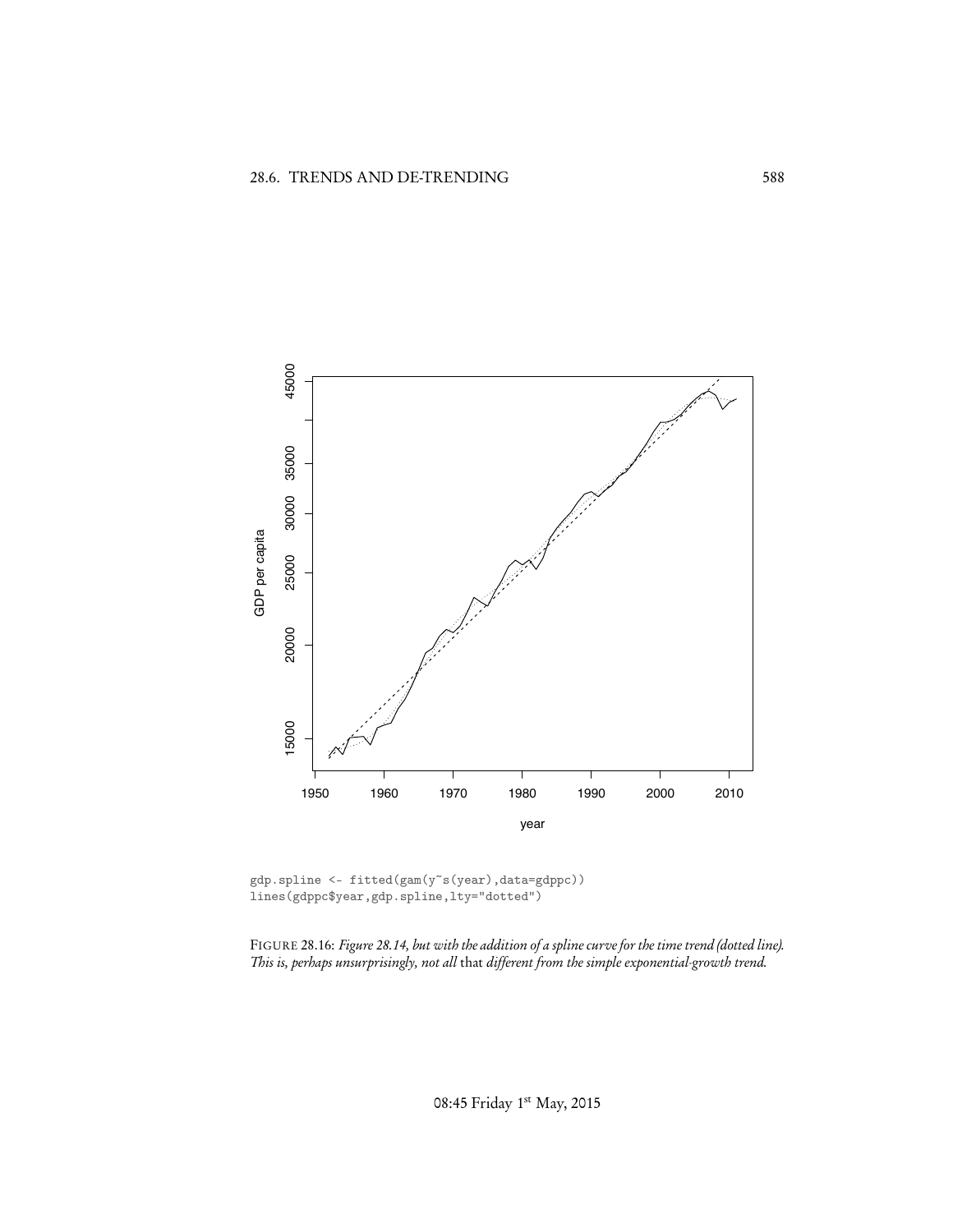

lines(gdppc\$year,log(gdppc\$y/gdp.spline),xlab="year", ylab="logged fluctuations around trend",lty="dotted")

FIGURE 28.17: *Adding the logged deviations from the spline trend (dotted) to Figure 28.15.*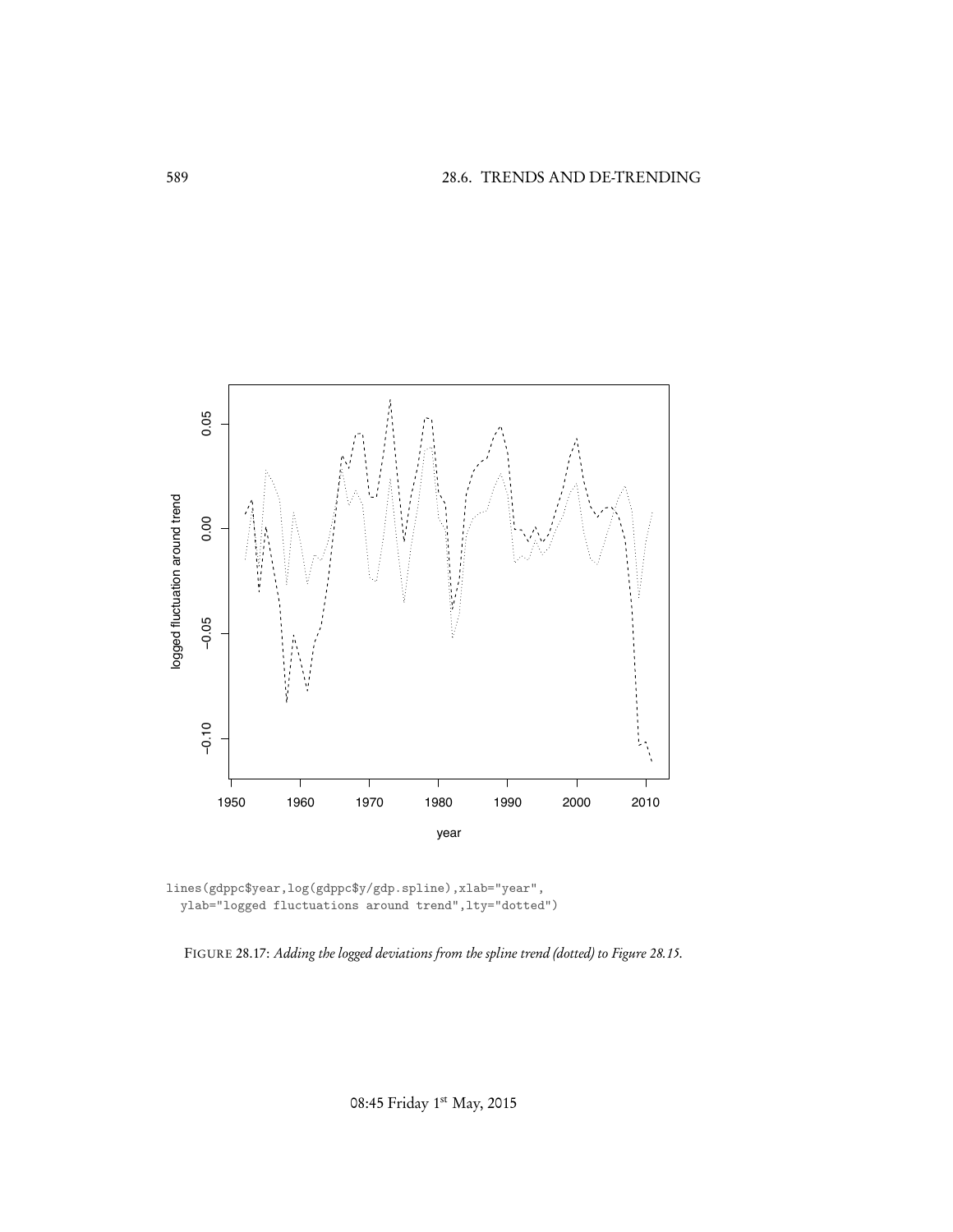### 28.6.2 Seasonal Components

Sometimes we know that time series contain components which repeat, pretty exactly, over regular periods. These are called seasonal components, after the obvious example of trends which cycle each year with the season. But they could cycle over months, weeks, days, etc.

The decomposition of the process is thus

$$
Y_t = X_t + Z_t + S_t \tag{28.37}
$$

where  $X_t$  handles the stationary fluctuations,  $Z_t$  the long-term trends, and  $S_t$  the repeating seasonal component.

If  $Z_t = 0$ , or equivalently if we have a good estimate of it and can subtract it out, we can find *St* by averaging over multiple cycles of the seasonal trend. Suppose that we know the period of the cycle is *T*, and we can observe  $m = n/T$  full cycles. Then

$$
S_t \approx \frac{1}{m} \sum_{j=0}^{m-1} Y_{t+jT}
$$
 (28.38)

This works because, with  $Z_t$  out of the picture,  $Y_t = X_t + S_t$ , and  $S_t$  is periodic,  $S_t = S_{t+T}$ . Averaging over multiple cycles, the stationary fluctuations tend to cancel out (by the ergodic theorem), but the seasonal component does not.

For this trick to work, we need to know the period. If the true  $T = 355$ , but we use  $T = 365$  without thinking<sup>15</sup>, we can get mush.

We also need to know the over-all trend. Of course, if there are seasonal components, we really ought to subtract them out before trying to find  $Z_t$ . So we have yet another vicious cycle, or, more optimistically, another case for iterative approximation.

## 28.6.3 Detrending by Differencing

Suppose that  $Y_t$  has a linear time trend:

$$
Y_t = \beta_0 + \beta t + X_t \tag{28.39}
$$

with  $X_t$  stationary. Then if we take the difference between successive values of  $Y_t$ , the trend goes away:

$$
Y_t - Y_{t-1} = \beta + X_t - X_{t-1}
$$
\n(28.40)

Since  $X_t$  is stationary,  $\beta + X_t - X_{t-1}$  is also stationary. Taking differences has removed the trend.

Differencing will not only get rid of linear time trends. Suppose that

$$
Z_t = Z_{t-1} + \epsilon_t \tag{28.41}
$$

if we have neither probabilistic nor mechanistic assumptions, we are, to use a technical term, stuck with induction. Whether there is some principle which might help — perhaps a form of Occam's Razor (Kelly,  $2007$ )? — is a nice question.

<sup>15</sup>Exercise: come up with an example of a time series where the periodicity *should* be 355 days.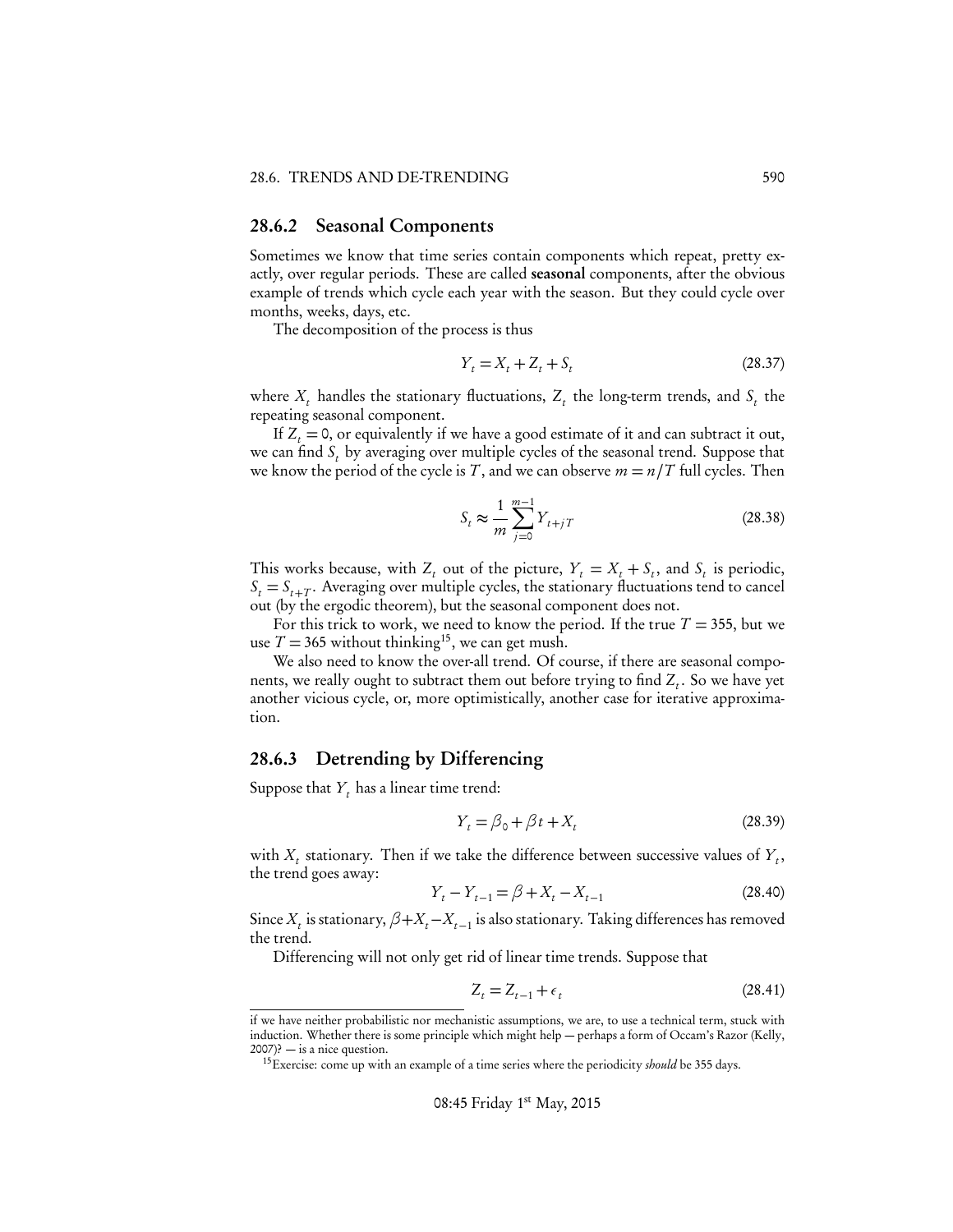where the "innovations" or "shocks"  $\epsilon_t$  are IID, and that

$$
Y_t = Z_t + X_t \tag{28.42}
$$

with  $X_t$  stationary, and independent of the  $\epsilon_t$ . It is easy to check that (i)  $Z_t$  is not stationary (Exercise 3), but that (ii) the first difference

$$
Y_t - Y_{t-1} = \epsilon_t + X_t - X_{t-1}
$$
\n(28.43)

is stationary. So differencing can get rid of trends which are built out of the summation of *persistent* random shocks.

Differencing gives us another way of making a time series stationary: instead of trying to model the time trend, take the difference between successive values, and see if that is stationary. (The diff() function in R does this; see Figure 28.18.) If such "first differences" don't look stationary, take differences among differences, third differences, etc., until you have something satisfying.

Differencing is like taking the discrete version of a derivative. Repeated differencing will eventually get rid of trends if they correspond to curves (e.g., polynomials) with only finitely many non-zero derivatives. It fails for trends which aren't like that, like exponentials or sinusoids, though you can hope that eventually the higher differences are small enough that they don't matter much.

Notice that now we can continue to the trend (a little): once we predict  $Y_{t+1}-Y_t$ , we add it on to  $Y_t$  (which we observed) to get  $Y_{t+1}$ .

## 28.6.4 Cautions with Detrending

The fact that I've explained multiple different ways of detrending non-stationary time series may have made you uneasy: how are you to know which one to use? My unhelpful answer is "it depends", namely, on what you think is a plausible about the trend and the fluctuations around it. (E.g., if you think the trend is linear, then differencing should work.) My *advice* is to try several different ways of detrending your data, and to examine them very carefully if they give substantially different results.

## 28.6.5 Bootstrapping with Trends

All the bootstraps discussed in §28.5 work primarily for stationary time series. (Parametric bootstraps are an exception, since we *could* include trends in the model.) If we have done extensive de-trending, the reasonable thing to do is to use a bootstrap to generate a series of fluctuations, add it to the estimated trend, and then repeat the *whole* analysis on the new, non-stationary surrogate series, including the de-trending. This works on the same sort of principle as resampling residuals in regressions (§6.4, especially 6.4.3).

# 28.7 Further Reading

Shumway and Stoffer (2000) is a good introduction to conventional time series analysis, covering R practicalities. In particular, it includes the very important sub-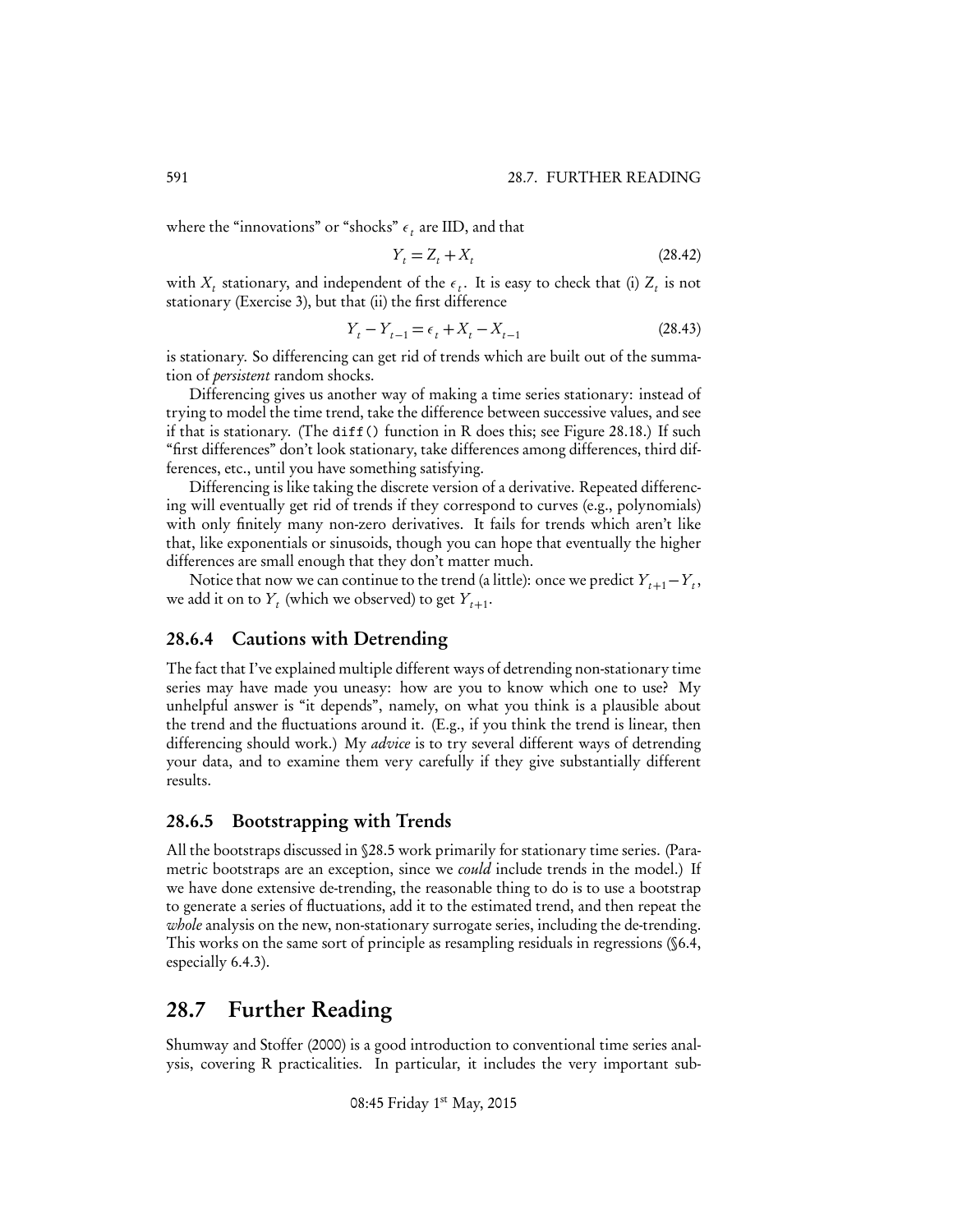

plot(gdppc\$year[-1],diff(log(gdppc\$y)),type="l",xlab="year", ylab="differenced log GDP per capita")

FIGURE 28.18: *First differences of log GDP per capita, i.e., the year-to-year growth rate of GDP per capita.*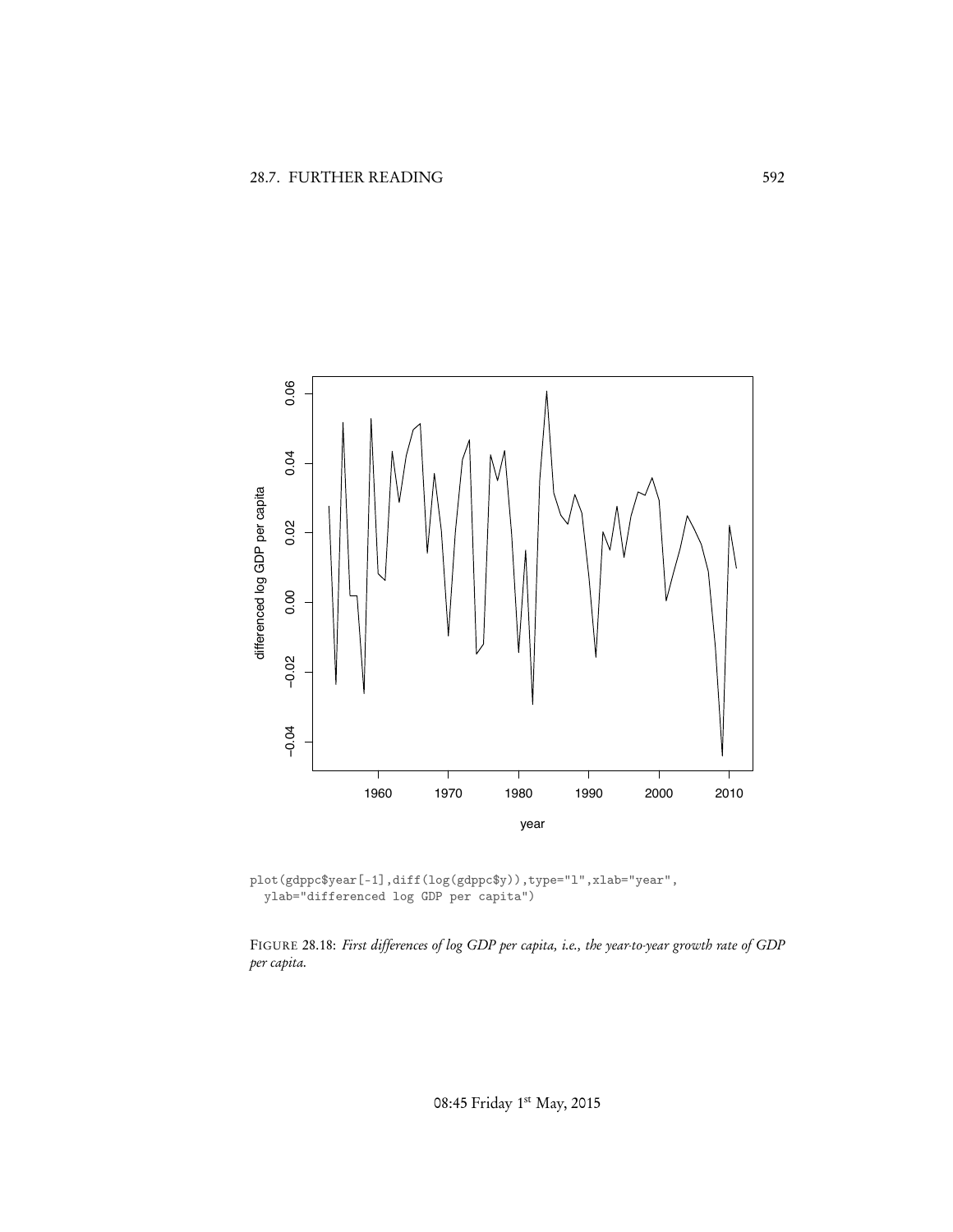ject of frequency-domain methods, which I have deliberately omitted because they use Fourier analysis, otherwise not needed for this book. Lindsey (2004) surveys a broader range of situations in less depth; it is readable, but opinionated, and I don't always agree with the opinions. Fan and Yao (2003) is a deservedly-standard reference on nonparametric time series models. The theoretical portions would be challenging for most readers of this book, but the methodology isn't, and it devotes about the right amount of space (no more than a quarter of the book) to the usual linear-model theory.

The block bootstrap was introduced by Künsch (1989). Davison and Hinkley (1997, §8.2) has a characteristically-clear treatment of the main flavors of bootstrap for time series; Lahiri (2003) is a thorough but theoretical. Bühlmann (2002) is also useful.

The best introduction to stochastic processes I know of, by a very wide margin, is Grimmett and Stirzaker (1992). However, like most textbooks on stochastic processes, it says next to nothing about how to use them as models of data. Two exceptions I can recommend are the old but insightful Bartlett (1955), and the excellent Guttorp (1995).

The basic ergodic theorem in §28.2.2.1 follows a continuous-time argument in Frisch (1995). My general treatment of ergodicity is heavily shaped by Gray (1988) and Shields (1996).

In parallel to the treatment of time series by statisticians, physicists and mathematicians developed their own tradition of time-series analysis (Packard *et al.*, 1980), where the basic models are not stochastic processes but deterministic, yet unstable, dynamical systems. Perhaps the best treatment of this are Abarbanel (1996); Kantz and Schreiber (2004). There are in fact very deep connections between this approach and the question of why probability theory works in the first place (Ruelle, 1991), but that's not a subject for *data analysis*.

# 28.8 Exercises

- 1. Write a function which takes in a time series X and makes a plot of  $X_{t+1}$  versus *Xt* , as in Figure 28.3. *Hint:* Use Code Example 41.
- 2. In Eq. 28.33, assume that  $m(x)$  has to be a linear function,  $m(x) = \beta \cdot x$ . Solve for the optimal  $\beta$  in terms of y, x, and  $\Gamma$ . This "generalized least squares" (GLS) solution should reduce to ordinary least squares when  $\Gamma = \sigma^2 I$ .
- 3. If  $Z_t = Z_{t-1} + \epsilon_t$ , with  $\epsilon_t$  IID, prove that  $Z_t$  is not stationary. *Hint:* consider  $\text{Var}\big[\text{$Z_t$}\big].$
- 4. Start with rblockboot from Code Example 43.
	- (a) Modify the function to perform the circular block bootstrap. (*Hint:* Extend ts.)
	- (b) Modify the function to work with multivariate time series, given as an array with time points as the rows and variables as the columns. Ensure